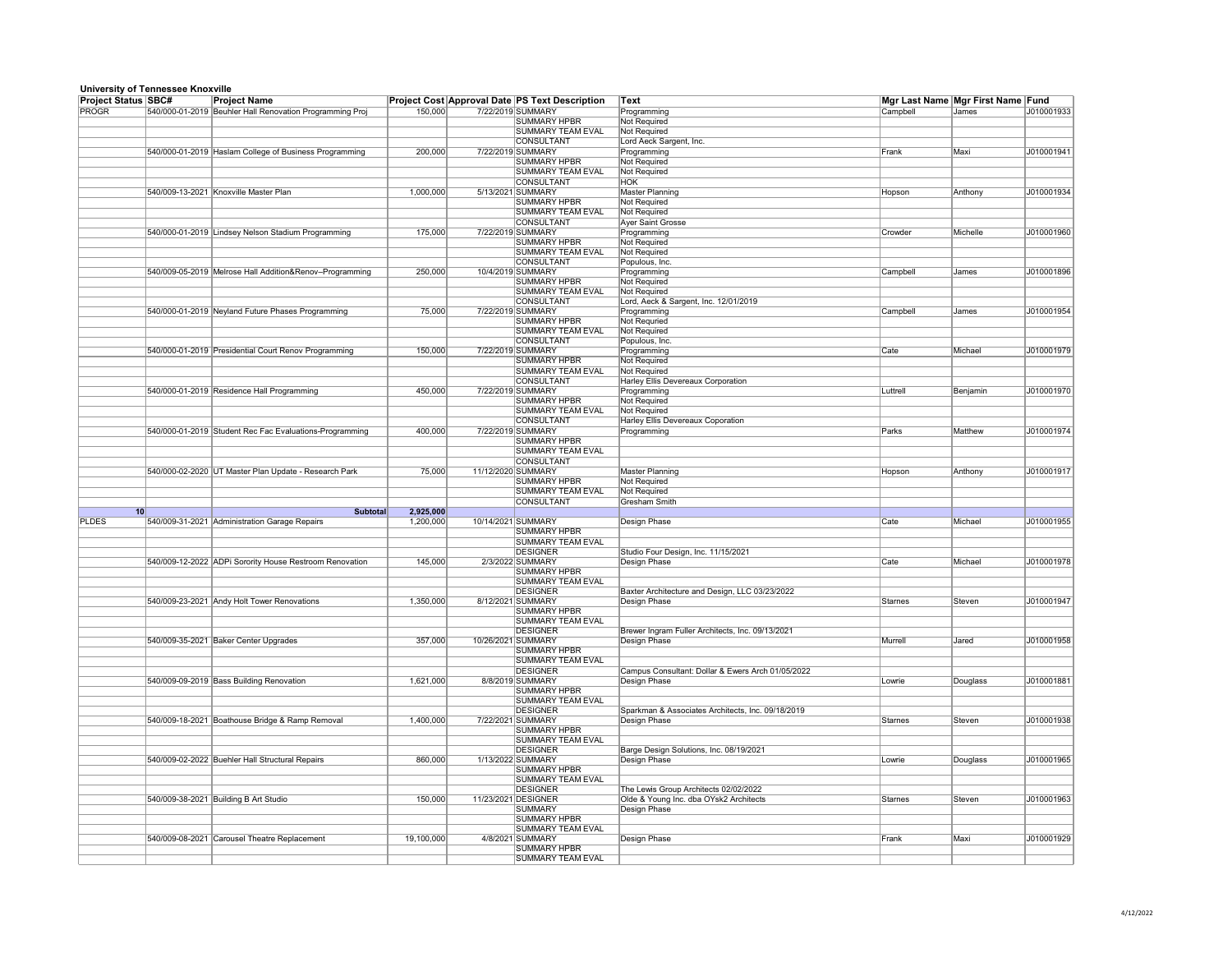| <b>Project Status SBC#</b> | omvoidity of Tomicodec Knoxving | <b>Project Name</b>                                      |           | Project Cost Approval Date PS Text Description  | Mgr Last Name Mgr First Name Fund<br><b>Text</b>                |           |              |            |
|----------------------------|---------------------------------|----------------------------------------------------------|-----------|-------------------------------------------------|-----------------------------------------------------------------|-----------|--------------|------------|
|                            |                                 |                                                          |           | <b>DESIGNER</b>                                 | Sanders Pace Architecture, LLC 08/04/2021                       |           |              |            |
|                            |                                 | 540/009-04-2021 Chamique Holdsclaw Storm Line Upgrades   | 425,000   | 1/26/2021 SUMMARY                               | Design Phase                                                    | Murrell   | <b>Jared</b> | J010001924 |
|                            |                                 |                                                          |           | <b>SUMMARY HPRR</b>                             |                                                                 |           |              |            |
|                            |                                 |                                                          |           | <b>SUMMARY TEAM EVAL</b>                        |                                                                 |           |              |            |
|                            |                                 |                                                          |           | <b>DESIGNER</b>                                 | Campus Consultant: Civil & Environmental Consultants 02/25/2021 |           |              |            |
|                            |                                 | 540/009-04-2022 Communications Building Rooms Renovation | 100,000   | 1/12/2022 SUMMARY                               | Design Phase                                                    | Lowrie    | Douglass     | J010001967 |
|                            |                                 |                                                          |           | <b>SUMMARY HPBR</b>                             |                                                                 |           |              |            |
|                            |                                 |                                                          |           | <b>SUMMARY TEAM EVAL</b><br><b>DESIGNER</b>     | Campus Consultant: The Architecture Collaborative 02/19/2022    |           |              |            |
|                            |                                 | 540/009-10-2021 Concord Campus Demolition                | 163,000   | 4/8/2021 SUMMARY                                | Design Phase                                                    | Campbell  | <b>James</b> | J010001930 |
|                            |                                 |                                                          |           | <b>SUMMARY HPBR</b>                             | <b>Not Required</b>                                             |           |              |            |
|                            |                                 |                                                          |           | <b>SUMMARY TEAM EVAL</b>                        | <b>Not Required</b>                                             |           |              |            |
|                            |                                 |                                                          |           | <b>DESIGNER</b>                                 | <b>Campus Consultant: Dollar &amp; Ewers</b>                    |           |              |            |
|                            |                                 | 540/009-06-2021 Conference Center Tunnel Repair          | 400,000   | 3/2/2021 SUMMARY                                | Design Phase                                                    | Starnes   | Steven       | J010001926 |
|                            |                                 |                                                          |           | <b>SUMMARY HPRR</b>                             |                                                                 |           |              |            |
|                            |                                 |                                                          |           | <b>SUMMARY TEAM EVAL</b>                        |                                                                 |           |              |            |
|                            |                                 |                                                          |           | <b>DESIGNER</b>                                 | Architects Weeks Ambrose McDonald, Inc. 03/31/2021              |           |              |            |
|                            |                                 | 540/009-24-2021 Dabney/Buehler Lab Renovations           | 1,300,000 | 8/12/2021 SUMMARY                               | Design Phase                                                    | Murrell   | Jared        | J010001948 |
|                            |                                 |                                                          |           | <b>SUMMARY HPBR</b>                             |                                                                 |           |              |            |
|                            |                                 |                                                          |           | <b>SUMMARY TEAM EVAL</b>                        |                                                                 |           |              |            |
|                            |                                 |                                                          |           | <b>DESIGNER</b>                                 | Community Tectonics Architects, Inc.09/09/2021                  |           |              |            |
|                            |                                 | 540/009-19-2021 Dougherty Rooms Renovation               | 1,750,000 | 7/22/2021 SUMMARY                               | Design Phase                                                    | Lowrie    | Douglass     | J010001939 |
|                            |                                 |                                                          |           | <b>SUMMARY HPBR</b>                             |                                                                 |           |              |            |
|                            |                                 |                                                          |           | <b>SUMMARY TEAM EVAL</b>                        |                                                                 |           |              |            |
|                            |                                 |                                                          |           | <b>DESIGNER</b>                                 | Thomas Caldwell, Architect 08/06/2021                           |           |              |            |
|                            |                                 | 540/009-13-2019 Fleet Management Buildings Renovation    | 4,630,000 | 8/8/2019 SUMMARY                                | Design Phase                                                    | Campbell  | <b>James</b> | J010001885 |
|                            |                                 |                                                          |           | <b>SUMMARY HPBR</b>                             |                                                                 |           |              |            |
|                            |                                 |                                                          |           | <b>SUMMARY TEAM EVAL</b>                        |                                                                 |           |              |            |
|                            |                                 | 540/009-05-2022 Golf Weight Training Facility            |           | <b>DESIGNER</b><br>2/10/2022 SUMMARY            | Smee + Busby 09/10/2019                                         | Starnes   | Steven       |            |
|                            |                                 |                                                          | 935,000   | <b>SUMMARY HPBR</b>                             | Design                                                          |           |              | J010001971 |
|                            |                                 |                                                          |           | <b>SUMMARY TEAM EVAL</b>                        |                                                                 |           |              |            |
|                            |                                 |                                                          |           | <b>DESIGNER</b>                                 | <b>Gift in Place</b>                                            |           |              |            |
|                            |                                 | 540/009-37-2021 Haslam Business - Sales Lab              | 442,000   | 11/11/2021 SUMMARY                              | <b>Estimated Bid Q2/2022</b>                                    | $ $ Frank | Maxi         | J010001962 |
|                            |                                 |                                                          |           | <b>SUMMARY HPBR</b>                             | Completed 03/18/2022                                            |           |              |            |
|                            |                                 |                                                          |           | <b>SUMMARY TEAM EVAL</b>                        |                                                                 |           |              |            |
|                            |                                 |                                                          |           | <b>DESIGNER</b>                                 | Campus Consultant: Brewer Ingram Fuller 01/05/2022              |           |              |            |
|                            |                                 | 540/009-28-2021 Henson Hall Restrooms Renovation         | 149,000   | 8/31/2021 SUMMARY                               | Design Phase                                                    | Starnes   | Steven       | J010001950 |
|                            |                                 |                                                          |           | <b>SUMMARY HPBR</b>                             |                                                                 |           |              |            |
|                            |                                 |                                                          |           | <b>SUMMARY TEAM EVAL</b>                        |                                                                 |           |              |            |
|                            |                                 |                                                          |           | <b>DESIGNER</b>                                 | Campus Consultant: Dollar & Ewers Architecture 10/12/2021       |           |              |            |
|                            |                                 | 540/009-27-2021 Higher Educ. Emergency Relief Projects   | 5,046,000 | 9/9/2021 SUMMARY                                | Design Phase                                                    | Cate      | Michael      | J010001952 |
|                            |                                 |                                                          |           | <b>SUMMARY HPBR</b>                             |                                                                 |           |              |            |
|                            |                                 |                                                          |           | <b>SUMMARY TEAM EVAL</b>                        |                                                                 |           |              |            |
|                            |                                 |                                                          |           | <b>DESIGNER</b>                                 | The Lewis Group Architects, Inc. 10/12/2021                     |           |              |            |
|                            |                                 | 540/009-26-2021 Hodges Library Rooms Renovation          | 300,000   | 7/13/2021 SUMMARY                               | Design Phase                                                    | Frank     | Maxi         | J010001945 |
|                            |                                 |                                                          |           | <b>SUMMARY HPBR</b>                             | Completed 3/9/2022                                              |           |              |            |
|                            |                                 |                                                          |           | <b>SUMMARY TEAM EVAL</b>                        |                                                                 |           |              |            |
|                            |                                 |                                                          |           | <b>DESIGNER</b>                                 | Randolph Architecture LLC 08/19/2021                            |           |              |            |
|                            |                                 | 540/009-03-2022 HPER Building Upgrades                   | 1,800,000 | 1/13/2022 SUMMARY                               | <b>Design Phase</b>                                             | Lowrie    | Douglass     | J010001966 |
|                            |                                 |                                                          |           | <b>SUMMARY HPBR</b>                             |                                                                 |           |              |            |
|                            |                                 |                                                          |           | <b>SUMMARY TEAM EVAL</b>                        |                                                                 |           |              |            |
|                            |                                 | 540/009-01-2022 JICS Roof Replacement                    |           | <b>DESIGNER</b><br>1/13/2022 SUMMARY            | Architects Weeks Ambrose, Inc. 02/15/2022                       |           |              |            |
|                            |                                 |                                                          | 2,500,000 | <b>SUMMARY HPBR</b>                             | Design Phase                                                    | Campbell  | <b>James</b> | J010001964 |
|                            |                                 |                                                          |           | <b>SUMMARY TEAM EVAL</b>                        |                                                                 |           |              |            |
|                            |                                 |                                                          |           | <b>DESIGNER</b>                                 | Community Tectonics Architects, Inc. 02/03/2022                 |           |              |            |
|                            |                                 | 540/009-10-2022 Kingston Pike Bldg Office Upgrades       | 72,000    | 2/10/2022 SUMMARY                               | Design Phase                                                    | Cate      | Michael      | J010001975 |
|                            |                                 |                                                          |           | <b>SUMMARY HPBR</b>                             |                                                                 |           |              |            |
|                            |                                 |                                                          |           | SUMMARY TEAM EVAL                               |                                                                 |           |              |            |
|                            |                                 |                                                          |           | <b>CAMPUS CONSULTANT</b>                        | The Lewis Group Architects, Inc. 03/30/2022                     |           |              |            |
|                            |                                 | 540/009-11-2022 Law Library & Classroom Add Upgrades     | 104,000   | 2/17/2022 SUMMARY                               | Design Phase                                                    | Starnes   | Steven       | J010001976 |
|                            |                                 |                                                          |           | <b>SUMMARY HPBR</b>                             |                                                                 |           |              |            |
|                            |                                 |                                                          |           | <b>SUMMARY TEAM EVAL</b>                        |                                                                 |           |              |            |
|                            |                                 |                                                          |           | <b>DESIGNER</b>                                 | Campus Consultant: Dollar & Ewers 03/23/2022                    |           |              |            |
|                            |                                 | 540/009-32-2021 Life Safety Improvements-Multiple Bldgs  | 325,000   | 10/19/2021 SUMMARY                              | Design Phase                                                    | Lowrie    | Douglass     | J010001956 |
|                            |                                 |                                                          |           | <b>SUMMARY HPBR</b>                             |                                                                 |           |              |            |
|                            |                                 |                                                          |           | <b>SUMMARY TEAM EVAL</b>                        |                                                                 |           |              |            |
|                            |                                 |                                                          |           | <b>DESIGNER</b>                                 | Campus Consultant: Dollar & Ewers Architecture                  |           |              |            |
|                            |                                 | 540/009-36-2021 Lindsay Nelson Stadium Upgrades          | 420,000   | 11/15/2021 SUMMARY                              | Design Phase                                                    | Luttrell  | Benjamin     | J010001961 |
|                            |                                 |                                                          |           | <b>SUMMARY HPBR</b>                             |                                                                 |           |              |            |
|                            |                                 |                                                          |           | <b>SUMMARY TEAM EVAL</b>                        |                                                                 |           |              |            |
|                            |                                 |                                                          |           | <b>DESIGNER</b>                                 | Campus Consultant: The Architecture Collaborative 02/08/2022    |           |              |            |
|                            |                                 | 540/009-06-2022 McClung Tower Renovation - Africana Stud | 975,000   | 2/10/2022 SUMMARY                               | Design Phase                                                    | Parks     | Matthew      | J010001972 |
|                            |                                 |                                                          |           | <b>SUMMARY HPBR</b><br><b>SUMMARY TEAM EVAL</b> |                                                                 |           |              |            |
|                            |                                 |                                                          |           |                                                 |                                                                 |           |              |            |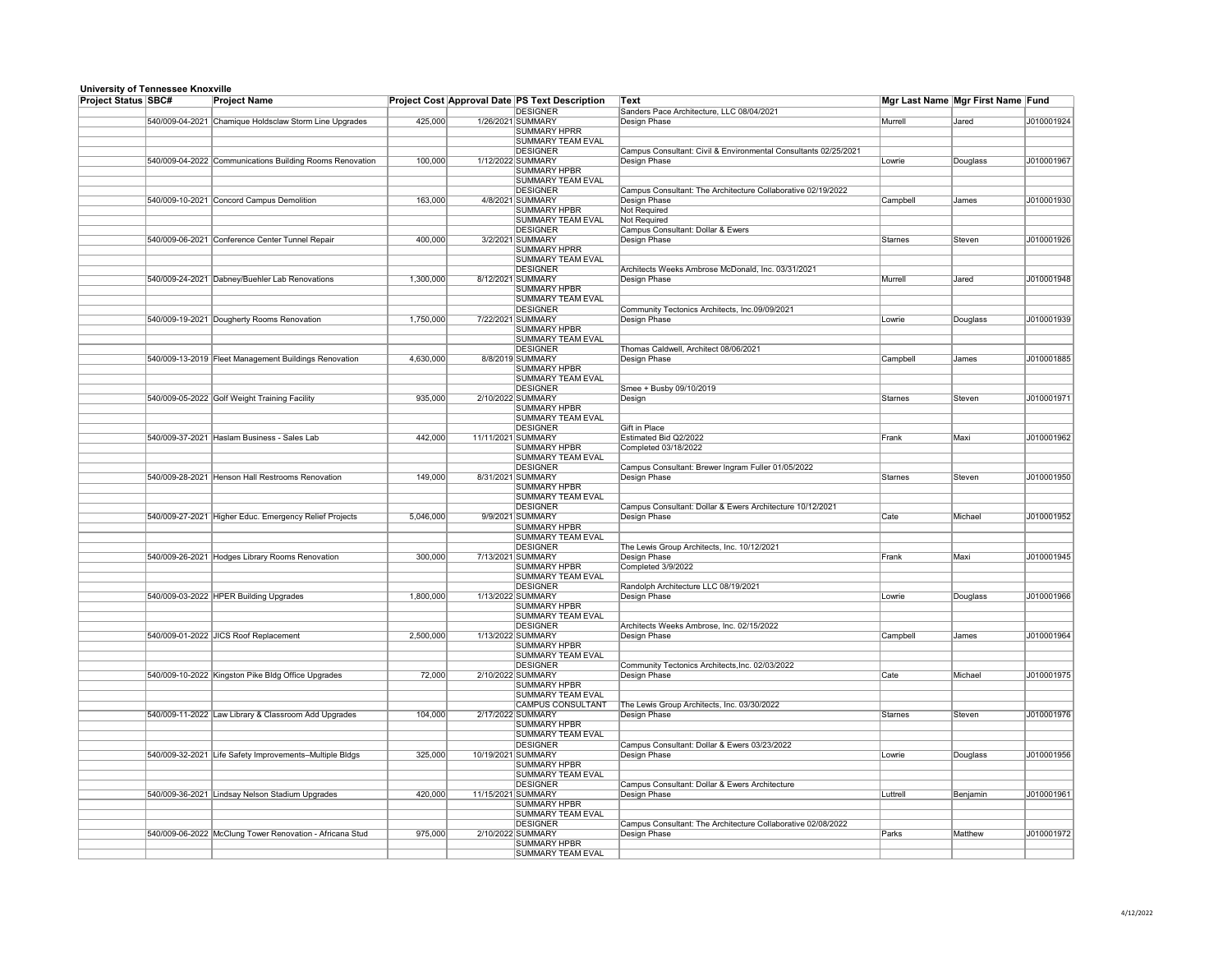| omversity of reimessee Knownie<br><b>Project Status SBC#</b> |                 | <b>Project Name</b>                                    | Project Cost Approval Date PS Text Description |  |                                             | <b>Text</b>                                                                       | Mgr Last Name Mgr First Name Fund |              |            |
|--------------------------------------------------------------|-----------------|--------------------------------------------------------|------------------------------------------------|--|---------------------------------------------|-----------------------------------------------------------------------------------|-----------------------------------|--------------|------------|
|                                                              |                 |                                                        |                                                |  | DESIGNER                                    | <b>Thomas Caldwell Architect</b>                                                  |                                   |              |            |
|                                                              |                 | 540/009-33-2021 Middlebrook Pike Chiller Replacement   | 150,000                                        |  | 10/26/2021 SUMMARY                          | Design Phase                                                                      | Murrell                           | Jared        | J010001957 |
|                                                              |                 |                                                        |                                                |  | <b>SUMMARY HPBR</b>                         |                                                                                   |                                   |              |            |
|                                                              |                 |                                                        |                                                |  | SUMMARY TEAM EVAL                           |                                                                                   |                                   |              |            |
|                                                              |                 |                                                        |                                                |  | <b>DESIGNER</b>                             | Campus Consultant: Engineering Services Group, Inc.                               |                                   |              |            |
|                                                              |                 | 540/009-17-2021 Multiple Building Systems Improvements | 4,000,000                                      |  | 7/22/2021 SUMMARY<br><b>SUMMARY HPBR</b>    | Design Phase                                                                      | Murrell                           | Jared        | J010001937 |
|                                                              |                 |                                                        |                                                |  | SUMMARY TEAM EVAL                           |                                                                                   |                                   |              |            |
|                                                              |                 |                                                        |                                                |  | <b>DESIGNER</b>                             | Enginnering Services Group, Inc. 08/09/2021                                       |                                   |              |            |
|                                                              |                 | 540/009-22-2021 Multiple Buildings HVAC Improvements   | 4,000,000                                      |  | 8/12/2021 SUMMARY                           | Design Phase                                                                      | Murrell                           | Jared        | J010001946 |
|                                                              |                 |                                                        |                                                |  | SUMMARY HPBR                                |                                                                                   |                                   |              |            |
|                                                              |                 |                                                        |                                                |  | <b>SUMMARY TEAM EVAL</b>                    |                                                                                   |                                   |              |            |
|                                                              |                 |                                                        |                                                |  | <b>DESIGNER</b>                             | I.C. Thomasson 09/13/2021                                                         |                                   |              |            |
|                                                              |                 | 540/009-16-2021 Nursing Building Reno & Add            | 85,000,000                                     |  | 7/22/2021 SUMMARY                           | Design Phase                                                                      | Campbell                          | <b>James</b> | J010001936 |
|                                                              |                 |                                                        |                                                |  | <b>SUMMARY HPBR</b>                         |                                                                                   |                                   |              |            |
|                                                              |                 |                                                        |                                                |  | <b>SUMMARY TEAM EVAL</b><br><b>DESIGNER</b> |                                                                                   |                                   |              |            |
|                                                              |                 |                                                        |                                                |  | <b>CONTRACTOR</b>                           | McCarty Holsaple McCarty 09/09/2021<br>Blaine Construction Corporation 01/05/2022 |                                   |              |            |
|                                                              | 540/009-25-2021 | Parking Lot Repairs & Improvemts (21/22)               | 500,000                                        |  | 7/21/2021 SUMMARY                           | Design Phase                                                                      | Starnes                           | Steven       | J010001944 |
|                                                              |                 |                                                        |                                                |  | <b>SUMMARY HPBR</b>                         |                                                                                   |                                   |              |            |
|                                                              |                 |                                                        |                                                |  | SUMMARY TEAM EVAL                           |                                                                                   |                                   |              |            |
|                                                              |                 |                                                        |                                                |  | <b>DESIGNER</b>                             | Campus Consultants: Cannon & Cannon, Inc. 08/30/2021                              |                                   |              |            |
|                                                              |                 | 540/009-11-2021 Regional Stormwater Storage Facility   | 1,510,000                                      |  | 4/8/2021 SUMMARY                            | Design Phase                                                                      | Cate                              | Michael      | J010001931 |
|                                                              |                 |                                                        |                                                |  | <b>SUMMARY HPBR</b>                         |                                                                                   |                                   |              |            |
|                                                              |                 |                                                        |                                                |  | <b>SUMMARY TEAM EVAL</b>                    |                                                                                   |                                   |              |            |
|                                                              |                 |                                                        |                                                |  | <b>DESIGNER</b>                             | Lose & Associates, Inc. dba Lose Design 05/05/2021                                |                                   |              |            |
|                                                              |                 | 540/009-10-2019 Research/Academic Lab Storage Building | 1,000,000                                      |  | 8/8/2019 SUMMARY                            | Design Phase                                                                      | Starnes                           | Steven       | J010001882 |
|                                                              |                 |                                                        |                                                |  | <b>SUMMARY HPBR</b>                         |                                                                                   |                                   |              |            |
|                                                              |                 |                                                        |                                                |  | SUMMARY TEAM EVAL<br>DESIGNER               | Architects Weeks Ambrose McDonald, Inc 10/4/2019                                  |                                   |              |            |
|                                                              |                 | 540/009-34-2021 ROTC Armed Forces Memorial             | 118,000                                        |  | 11/22/2021 SUMMARY                          | Design Phase                                                                      | Lowrie                            | Douglass     | J010001959 |
|                                                              |                 |                                                        |                                                |  | <b>SUMMARY HPBR</b>                         |                                                                                   |                                   |              |            |
|                                                              |                 |                                                        |                                                |  | <b>SUMMARY TEAM EVAL</b>                    |                                                                                   |                                   |              |            |
|                                                              |                 |                                                        |                                                |  | <b>DESIGNER</b>                             | Campus Consultants: Hedstrom Landscape Architecture                               |                                   |              |            |
|                                                              |                 | 540/009-27-2019 Second Creek Bridge Repair             | 128,000                                        |  | 10/9/2019 SUMMARY                           | Design Phase                                                                      | Cate                              | Michael      | J010001899 |
|                                                              |                 |                                                        |                                                |  | <b>SUMMARY HPBR</b>                         |                                                                                   |                                   |              |            |
|                                                              |                 |                                                        |                                                |  | <b>SUMMARY TEAM EVAL</b>                    |                                                                                   |                                   |              |            |
|                                                              |                 |                                                        |                                                |  | <b>DESIGNER</b>                             | Ross Bryan Associates, Inc. 10/29/2019                                            |                                   |              |            |
|                                                              |                 | 540/009-09-2021 Second Creek Rehabilitation            | 800,000                                        |  | 4/8/2021 SUMMARY                            | Design Phase                                                                      | Starnes                           | Steven       | J010001932 |
|                                                              |                 |                                                        |                                                |  | <b>SUMMARY HPBR</b>                         |                                                                                   |                                   |              |            |
|                                                              |                 |                                                        |                                                |  | <b>SUMMARY TEAM EVAL</b>                    |                                                                                   |                                   |              |            |
|                                                              |                 | 540/009-11-2020 Second Creek Stabilization             | 400,000                                        |  | <b>DESIGNER</b><br>10/15/2020 SUMMARY       | Civil & Enviornmental Consultants, Inc. 05/21/2021<br>Estimated Bid Q1/2022       | Starnes                           | Steven       | J010001916 |
|                                                              |                 |                                                        |                                                |  | <b>SUMMARY HPBR</b>                         |                                                                                   |                                   |              |            |
|                                                              |                 |                                                        |                                                |  | <b>SUMMARY TEAM EVAL</b>                    |                                                                                   |                                   |              |            |
|                                                              |                 |                                                        |                                                |  | <b>DESIGNER</b>                             | S & ME, Inc. 11/23/2020                                                           |                                   |              |            |
|                                                              |                 | 540/009-02-2020 Security Upgrades                      | 4,600,000                                      |  | 1/9/2020 SUMMARY                            | Estimated Bid Q2/2022                                                             | Kaminsky                          | David        | J010001907 |
|                                                              |                 |                                                        |                                                |  | <b>SUMMARY HPBR</b>                         | Completed 07/06/2019                                                              |                                   |              |            |
|                                                              |                 |                                                        |                                                |  | SUMMARY TEAM EVAL                           |                                                                                   |                                   |              |            |
|                                                              |                 |                                                        |                                                |  | <b>DESIGNER</b>                             | West, Welch, Reed Engineers, Inc. 02/12/2020                                      |                                   |              |            |
|                                                              |                 | 540/009-29-2021 SERF 231 Upgrades                      | 52,000                                         |  | 8/31/2021 SUMMARY                           | Design Phase                                                                      | Lowrie                            | Douglass     | J010001951 |
|                                                              |                 |                                                        |                                                |  | <b>SUMMARY HPBR</b>                         |                                                                                   |                                   |              |            |
|                                                              |                 |                                                        |                                                |  | SUMMARY TEAM EVAL<br><b>DESIGNER</b>        | Campus Consultant: Dollars & Ewers Architecture 10/12/2021                        |                                   |              |            |
|                                                              |                 | 540/009-13-2022 SERF Cooling Tower Upgrades            | 150,000                                        |  | 2/24/2022 SUMMARY                           | Design Phase                                                                      | Murrell                           | <b>Jared</b> | J010001977 |
|                                                              |                 |                                                        |                                                |  | <b>SUMMARY HPBR</b>                         |                                                                                   |                                   |              |            |
|                                                              |                 |                                                        |                                                |  | <b>SUMMARY TEAM EVAL</b>                    |                                                                                   |                                   |              |            |
|                                                              |                 |                                                        |                                                |  | <b>DESIGNER</b>                             | Campus Consultant: I.C. Thomasson Associates, Inc.                                |                                   |              |            |
|                                                              |                 | 540/009-09-2022 Student Services Building Upgrades     | 229,000                                        |  | 2/3/2022 SUMMARY                            |                                                                                   | Lowrie                            | Douglass     | J010001969 |
|                                                              |                 |                                                        |                                                |  | <b>SUMMARY HPBR</b>                         |                                                                                   |                                   |              |            |
|                                                              |                 |                                                        |                                                |  | <b>SUMMARY TEAM EVAL</b>                    |                                                                                   |                                   |              |            |
|                                                              |                 |                                                        |                                                |  | <b>DESIGNER</b>                             | Campus Consultant: The Architecture Collaborative 03/24/2022                      |                                   |              |            |
|                                                              |                 | 540/009-21-2021 Tennessee Firsts Sculpture             | 450,000                                        |  | 7/23/2021 SUMMARY                           | Design Phase                                                                      | Cate                              | Michael      | J010001949 |
|                                                              |                 |                                                        |                                                |  | <b>SUMMARY HPBR</b>                         | Completed 10/15/2021                                                              |                                   |              |            |
|                                                              |                 |                                                        |                                                |  | <b>SUMMARY TEAM EVAL</b><br>DESIGNER        | Ross Fowler 09/21/2021                                                            |                                   |              |            |
|                                                              |                 | 540/009-31-2019 Tennis Center Lighting Upgrades        | 175,000                                        |  | 12/10/2019 SUMMARY                          |                                                                                   | Frank                             | Maxi         | J010001904 |
|                                                              |                 |                                                        |                                                |  | <b>SUMMARY HPBR</b>                         | Design Phase<br>Completed 02/20/2020                                              |                                   |              |            |
|                                                              |                 |                                                        |                                                |  | <b>SUMMARY TEAM EVAL</b>                    | CDP 04/03/2020                                                                    |                                   |              |            |
|                                                              |                 |                                                        |                                                |  | <b>DESIGNER</b>                             | West Welch Reed Engineers, Inc. 01/03/2020                                        |                                   |              |            |
|                                                              |                 | 540/009-15-2021 TREC Storage Bldg Replacement          | 13,000                                         |  | 7/22/2021 SUMMARY                           | Design Phase                                                                      | Starnes                           | Steven       | J010001940 |
|                                                              |                 |                                                        |                                                |  | <b>SUMMARY HPBR</b>                         |                                                                                   |                                   |              |            |
|                                                              |                 |                                                        |                                                |  | SUMMARY TEAM EVAL                           |                                                                                   |                                   |              |            |
|                                                              |                 |                                                        |                                                |  | <b>DESIGNER</b>                             | Campus Consultant: Dollar Ewers Architecture 08/09/2021                           |                                   |              |            |
|                                                              |                 | 540/009-08-2022 Vivarium Facilities HVAC Upgrades      | 384,000                                        |  | 1/25/2022 SUMMARY                           | Design Phase                                                                      | Murrell                           | Jared        | J010001968 |
|                                                              |                 |                                                        |                                                |  | <b>SUMMARY HPBR</b>                         |                                                                                   |                                   |              |            |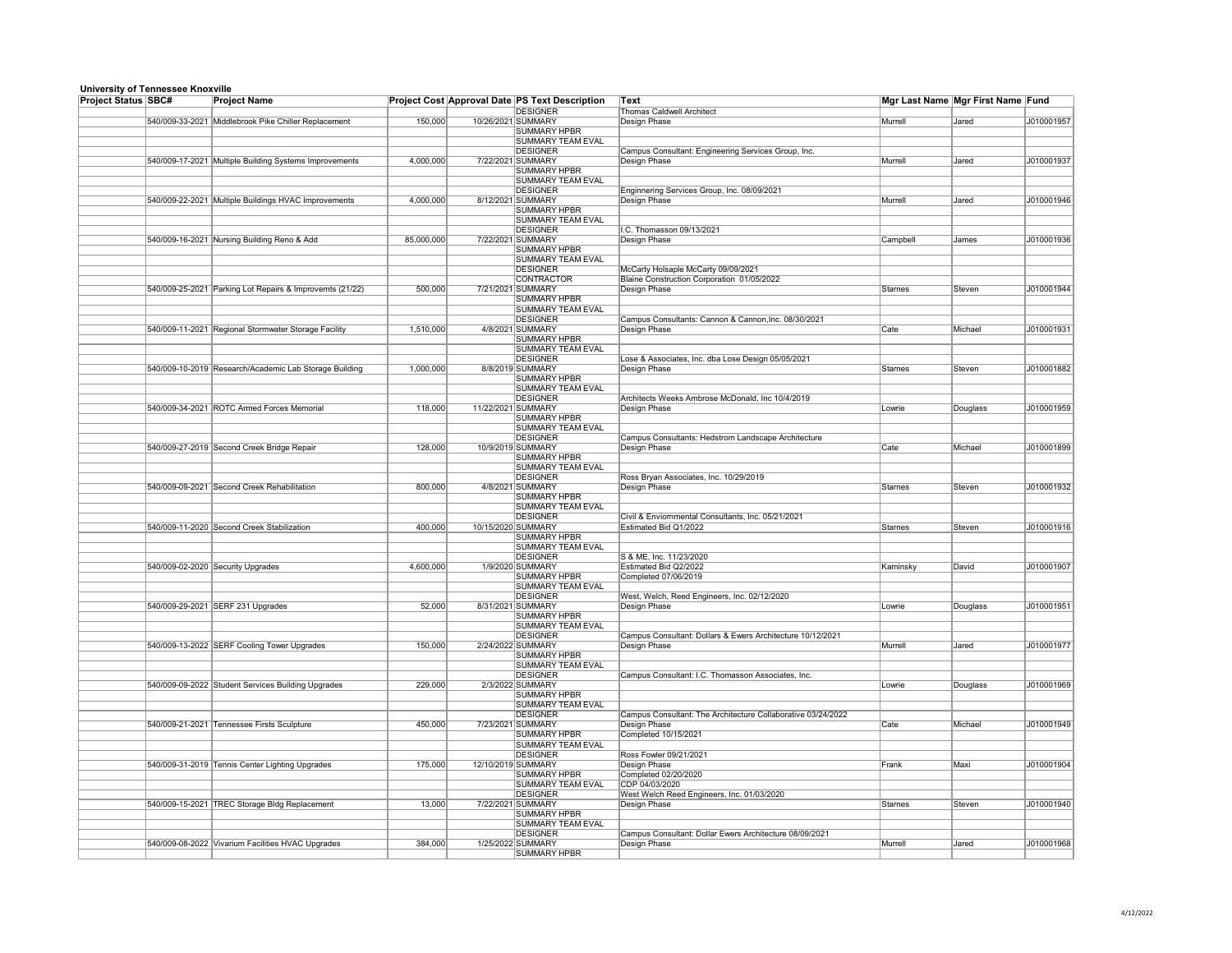| <u>sinvolony or rollilooddo rulowying</u><br><b>Project Status SBC#</b> | <b>Project Name</b>                                      |             | <b>Project Cost Approval Date PS Text Description</b> | <b>Text</b>                                                |          | Mgr Last Name Mgr First Name Fund |            |
|-------------------------------------------------------------------------|----------------------------------------------------------|-------------|-------------------------------------------------------|------------------------------------------------------------|----------|-----------------------------------|------------|
|                                                                         |                                                          |             | <b>SUMMARY TEAM EVAL</b>                              |                                                            |          |                                   |            |
|                                                                         |                                                          |             | <b>DESIGNER</b>                                       | Campus Consultant: I.C. Thomasson 02/22/2022               |          |                                   |            |
|                                                                         | 540/009-07-2022 Walters Academic Building Renovation     | 1,505,000   | 2/10/2022 SUMMARY                                     | <b>Design Phase</b>                                        | Frank    | Maxi                              | J010001973 |
|                                                                         |                                                          |             | <b>SUMMARY HPBR</b>                                   |                                                            |          |                                   |            |
|                                                                         |                                                          |             | <b>SUMMARY TEAM EVAL</b>                              |                                                            |          |                                   |            |
|                                                                         | 540/009-20-2021 Walters Renovation - Cinema Studies      | 500,000     | <b>DESIGNER</b><br>6/18/2021 SUMMARY                  | Randolph Architecture, LLC 03/15/2022<br>Design Phase      | Frank    | Maxi                              | J010001943 |
|                                                                         |                                                          |             | <b>SUMMARY HPBR</b>                                   |                                                            |          |                                   |            |
|                                                                         |                                                          |             | <b>SUMMARY TEAM EVAL</b>                              |                                                            |          |                                   |            |
|                                                                         |                                                          |             | <b>DESIGNER</b>                                       | The Architecture Collaborative, LLC 09/09/2021             |          |                                   |            |
|                                                                         | 540/009-05-2021 West Volunteer Streetscape               | 13,000,000  | 3/11/2021 SUMMARY                                     | Estimated Bid Q3/2022                                      | Campbell | Lori                              | J010001925 |
|                                                                         |                                                          |             | <b>SUMMARY HPRR</b>                                   |                                                            |          |                                   |            |
|                                                                         |                                                          |             | <b>SUMMARY TEAM EVAL</b>                              |                                                            |          |                                   |            |
|                                                                         |                                                          |             | DESIGNER                                              | Ross/Fowler, P.C. 04/08/2021                               |          |                                   |            |
| 50                                                                      | <b>Subtotal</b>                                          | 166,683,000 |                                                       |                                                            |          |                                   |            |
| <b>CONST</b>                                                            | 540/009-19-2019 Andy Holt Chilled Water Plant Roof Repla | 150,000     | 8/13/2019 SUMMARY                                     | Substantially Complete 08/10/2021                          | Lowrie   | Douglass                          | J010001890 |
|                                                                         |                                                          |             | <b>SUMMARY HPBR</b>                                   | Completed 10/30/2019                                       |          |                                   |            |
|                                                                         |                                                          |             | <b>SUMMARY TEAM EVAL</b><br><b>DESIGNER</b>           | Final 10/18/2021                                           |          |                                   |            |
|                                                                         |                                                          |             | <b>CONTRACTOR</b>                                     | Dollar Ewers 09/05/2019<br><b>Campus Contractor</b>        |          |                                   |            |
|                                                                         | 540/009-07-2017 Arena Renovations and Systems Improve    | 12,700,000  | 7/13/2017 SUMMARY                                     | Subproject 1: Seating Removal Estimated Completion Q2/2022 | Cate     | Michael                           | J010001845 |
|                                                                         |                                                          |             | <b>SUMMARY 2</b>                                      | Subproject 2 Design Phase                                  |          |                                   |            |
|                                                                         |                                                          |             | <b>SUMMARY HPBR</b>                                   |                                                            |          |                                   |            |
|                                                                         |                                                          |             | <b>SUMMARY TEAM EVAL</b>                              |                                                            |          |                                   |            |
|                                                                         |                                                          |             | <b>DESIGNER</b>                                       | Studio Four Design, Inc. 01/03/2020                        |          |                                   |            |
|                                                                         |                                                          |             | CONTRACTOR 1                                          | Southern Constructors, Inc. 03/04/2022                     |          |                                   |            |
|                                                                         | 540/009-21-2019 Art and Architecture Improvements        | 2,350,000   | 10/10/2019 SUMMARY 1                                  | Subproject 1 Main Bid - Design Phase                       | Starnes  | Steven                            | J010001893 |
|                                                                         |                                                          |             | <b>SUMMARY 2</b>                                      | Subproject 2: Ewing Gallery Estimated Completion Q4/2021   |          |                                   |            |
|                                                                         |                                                          |             | <b>SUMMARY 3</b>                                      | Subproject 3: Laser Ventilation                            |          |                                   |            |
|                                                                         |                                                          |             | <b>SUMMARY HPBR</b>                                   |                                                            |          |                                   |            |
|                                                                         |                                                          |             | <b>SUMMARY TEAM EVAL</b><br><b>DESIGNER</b>           | Brewer, Ingram & Fuller Architects 11/27/2019              |          |                                   |            |
|                                                                         | 540/009-08-2017 Campus Beautification (JW Mall Ext)      | 9,000,000   | 7/13/2017 SUMMARY 1                                   | Subproject 1: Estimated Completion Q3/20                   | ∣Cate    | Michael                           | J010001846 |
|                                                                         |                                                          |             | <b>SUMMARY 2</b>                                      | <b>Estimated Completion Q4/2021</b>                        |          |                                   |            |
|                                                                         |                                                          |             | <b>SUMMARY HPBR</b>                                   | In Process                                                 |          |                                   |            |
|                                                                         |                                                          |             | <b>SUMMARY TEAM EVAL</b>                              | <b>Not Required</b>                                        |          |                                   |            |
|                                                                         |                                                          |             | DESIGNER                                              | Carol R. Johnson Associates, Inc. 11/30/2017               |          |                                   |            |
|                                                                         |                                                          |             | CONTRACTOR 1                                          | Johnson & Galyon, Inc. 01/24/2020                          |          |                                   |            |
|                                                                         |                                                          |             | CONTRACTOR 2                                          | Merit Construction, Inc.                                   |          |                                   |            |
|                                                                         | 540/009-11-2019 Campus Roadway Paving (19/20)            | 2,000,000   | 8/8/2019 SUMMARY                                      | Completed July, 2021                                       | Lowrie   | Douglass                          | J010001883 |
|                                                                         |                                                          |             | <b>SUMMARY HPBR</b>                                   | Not Required                                               |          |                                   |            |
|                                                                         |                                                          |             | <b>SUMMARY TEAM EVAL</b><br><b>CONTRACTOR</b>         | Not Required                                               |          |                                   |            |
|                                                                         | 540/009-29-2019 Ceramics Annex Bunker Demolition         | 173,000     | 11/6/2019 SUMMARY                                     | Campus Management<br>Completed August, 2021                | Lowrie   | Douglass                          | J010001903 |
|                                                                         |                                                          |             | <b>SUMMARY HPBR</b>                                   | Completed 03/20/2020                                       |          |                                   |            |
|                                                                         |                                                          |             | <b>SUMMARY TEAM EVAL</b>                              | Final 10/18/2021                                           |          |                                   |            |
|                                                                         |                                                          |             | <b>DESIGNER</b>                                       | Dollar & Ewers Architecture, Inc. 01/14/2020               |          |                                   |            |
|                                                                         | 540/009-06-2020 Classroom Upgrades (19/20)               | 5,514,000   | 4/9/2020 SUMMARY 1                                    | Subproject 1: Substantially Complete 08/31/2020            | Frank    | Maxi                              | J010001909 |
|                                                                         |                                                          |             | <b>SUMMARY 2</b>                                      | Subproject 2: Estimated Completion Q4/2021                 |          |                                   |            |
|                                                                         |                                                          |             | <b>SUMMARY 3</b>                                      | Subproject 3: Substantially Complete 8/31/2021             |          |                                   |            |
|                                                                         |                                                          |             | <b>SUMMARY 4</b>                                      | Subproject 4 Perkins: Estimated Completion Q2/2022         |          |                                   |            |
|                                                                         |                                                          |             | <b>SUMMARY 5</b>                                      | Subproject 5: Estimated Completion Q3/2022                 |          |                                   |            |
|                                                                         |                                                          |             | <b>SUMMARY HPBR</b><br><b>SUMMARY HPBR 2</b>          | Completed 09/09/2020<br>Completed 05/17/2021               |          |                                   |            |
|                                                                         |                                                          |             | SUMMARY HPBR 3                                        | Completed 06/22/2021                                       |          |                                   |            |
|                                                                         |                                                          |             | <b>SUMMARY TEAM EVAL</b>                              | Completed Closeout 09/18/2020                              |          |                                   |            |
|                                                                         |                                                          |             | <b>DESIGNER</b>                                       | Brewer Ingram Fuller Architects, Inc. 05/05/2020           |          |                                   |            |
|                                                                         |                                                          |             | <b>CONTRACTOR</b>                                     | Subproject 1: Campus Management                            |          |                                   |            |
|                                                                         |                                                          |             | CONTRACTOR 2                                          | Subproject 2: Campus Management                            |          |                                   |            |
|                                                                         |                                                          |             | CONTRACTOR 3                                          | Subproject 3: Campus Management                            |          |                                   |            |
|                                                                         |                                                          |             | CONTRACTOR 4                                          | Subproject 4: Campus Management                            |          |                                   |            |
|                                                                         |                                                          |             | CONTRACTOR 5                                          | Subproject 5: Campus Management                            |          |                                   |            |
|                                                                         | 540/009-07-2021 Clement Hall Remediation                 | 400,000     | 3/8/2021 SUMMARY                                      | <b>Estimated Completion Q/2022</b>                         | Murrell  | Jared                             | J010001927 |
|                                                                         |                                                          |             | <b>SUMMARY HPRR</b><br><b>SUMMARY TEAM EVAL</b>       |                                                            |          |                                   |            |
|                                                                         |                                                          |             | <b>DESIGNER</b>                                       | Campus Consultant: IC Thommasson 04/27/2021                |          |                                   |            |
|                                                                         | 540/009-10-2020 Conference Center Boiler Replacement     | 218,000     | 9/23/2020 SUMMARY                                     | Substantially Complete 02/23/2021                          | Murrell  | Jared                             | J010001915 |
|                                                                         |                                                          |             | <b>SUMMARY HPBR</b>                                   | Completed 02/24/20                                         |          |                                   |            |
|                                                                         |                                                          |             | <b>SUMMARY TEAM EVAL</b>                              |                                                            |          |                                   |            |
|                                                                         |                                                          |             | <b>DESIGNER</b>                                       | Engineering Service Group, Inc. 10/14/2020                 |          |                                   |            |
|                                                                         |                                                          |             | <b>CONTRACTOR</b>                                     | <b>Campus Management</b>                                   |          |                                   |            |
|                                                                         | 540/009-30-2019 Cryotherm Tubs Renovation                | 135,000     | 12/3/2019 SUMMARY                                     | Estimated Completion Q2/2022                               | Frank    | Maxi                              | J010001902 |
|                                                                         |                                                          |             | <b>SUMMARY HPBR</b>                                   | Completed 02/13/2020                                       |          |                                   |            |
|                                                                         |                                                          |             | <b>SUMMARY TEAM EVAL</b>                              |                                                            |          |                                   |            |
|                                                                         |                                                          |             | <b>DESIGNER</b><br><b>CONTRACTOR</b>                  | Dollar & Ewers Architecture 01/3/2019<br>Campus Management |          |                                   |            |
|                                                                         |                                                          |             |                                                       |                                                            |          |                                   |            |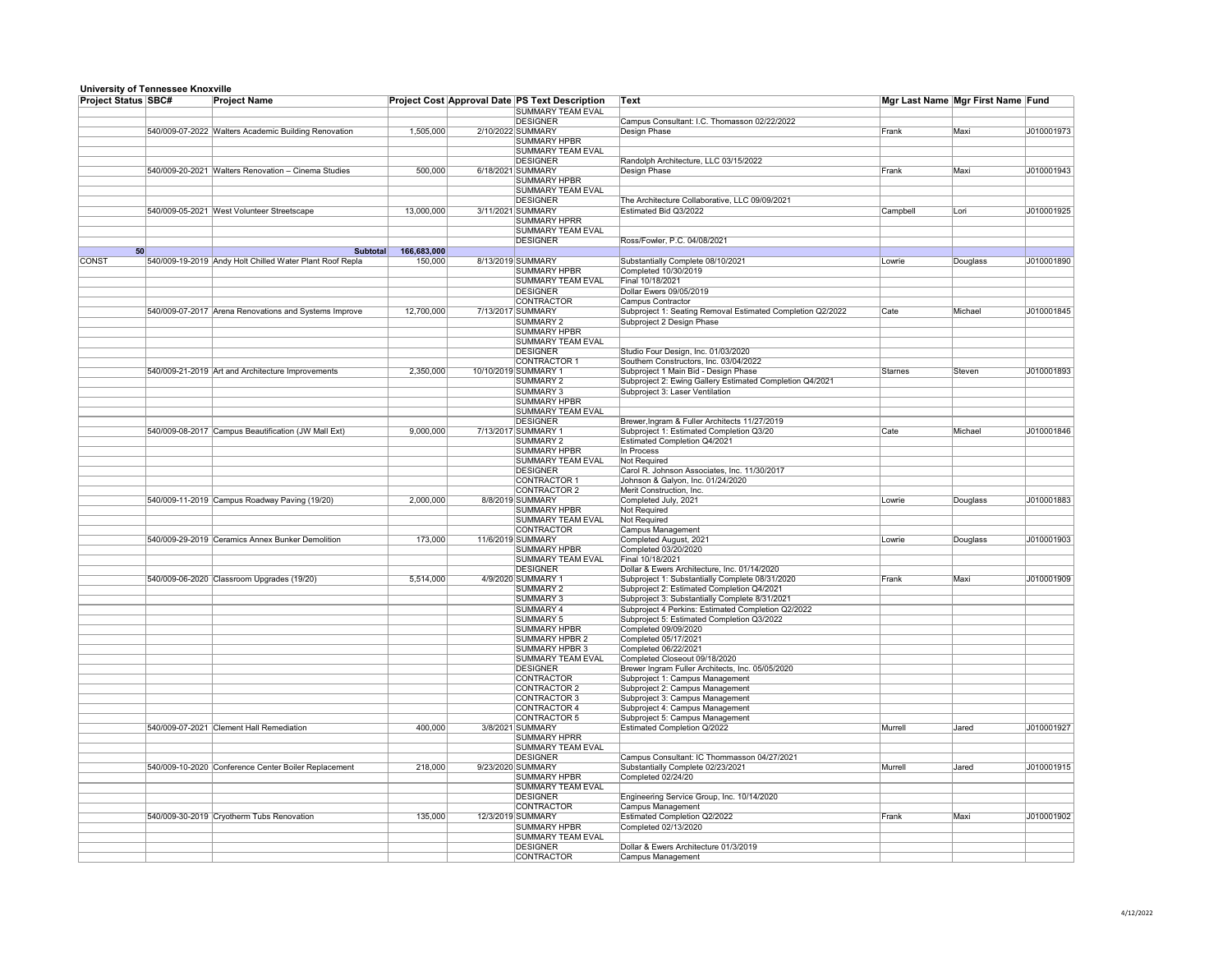| <b>Project Status SBC#</b> | <b>Project Name</b>                                     |             |                    | <b>Project Cost Approval Date PS Text Description</b> | Text                                                                                              |          | Mgr Last Name Mgr First Name Fund |            |
|----------------------------|---------------------------------------------------------|-------------|--------------------|-------------------------------------------------------|---------------------------------------------------------------------------------------------------|----------|-----------------------------------|------------|
|                            | 540/009-01-2012 Deferred Maintenance                    | 12,500,000  |                    | 6/14/2012 SUMMARY                                     | <b>Estimated Completion Q3/2021</b>                                                               | Lowrie   | Douglass                          | J010001763 |
|                            |                                                         |             |                    | <b>SUMMARY HPBR</b>                                   |                                                                                                   |          |                                   |            |
|                            |                                                         |             |                    | <b>SUMMARY TEAM EVAL</b>                              |                                                                                                   |          |                                   |            |
|                            | 540/009-05-2016 Engineering Services Facility           | 129,000,000 |                    | <b>DESIGNER</b><br>4/18/2016 SUMMARY                  | <b>Campus Management</b><br>Substantially Complete 01/12/2022                                     | Campbell | <b>James</b>                      | J010001828 |
|                            |                                                         |             |                    | <b>SUMMARY 2</b>                                      | Substantially Complete 5/11/2018                                                                  |          |                                   |            |
|                            |                                                         |             |                    | <b>SUMMARY HBPR</b>                                   | In Process                                                                                        |          |                                   |            |
|                            |                                                         |             |                    | <b>SUMMARY TEAM EVAL</b>                              | <b>Not Required</b>                                                                               |          |                                   |            |
|                            |                                                         |             |                    | <b>DESIGNER</b>                                       | McCarty Holsaple McCarty 07/31/2017                                                               |          |                                   |            |
|                            |                                                         |             |                    | <b>CONTRACTOR</b>                                     | Blaine Construction 04/16/2018                                                                    |          |                                   |            |
|                            |                                                         |             |                    | CONTRACTOR 2                                          | <b>NEO Corporation</b>                                                                            |          |                                   |            |
|                            | 540/009-22-2019 Haslam Business Improvements            | 1,000,000   | 10/10/2019 SUMMARY | <b>SUMMARY HPBR</b>                                   | <b>Estimated Completion Q2/2022</b>                                                               | Frank    | Maxi                              | J010001895 |
|                            |                                                         |             |                    | <b>SUMMARY TEAM EVAL</b>                              |                                                                                                   |          |                                   |            |
|                            |                                                         |             |                    | <b>DESIGN PHASE</b>                                   | Brewer Ingram Fuller Architects 11/27/2019                                                        |          |                                   |            |
|                            |                                                         |             |                    | <b>CONTRACTOR</b>                                     | <b>Campus Management</b>                                                                          |          |                                   |            |
|                            | 540/009-08-2016 Haslam Field Expansion                  | 30,000,000  |                    | 6/9/2016 SUMMARY                                      | Subproject 1: Locker Room                                                                         | Cate     | Michael                           | J010001832 |
|                            |                                                         |             |                    | <b>SUMMARY 2</b>                                      | Subproject 2: Weight Room Modifications                                                           |          |                                   |            |
|                            |                                                         |             |                    | <b>SUMMARY 3</b>                                      | Subproject 3: Player's Lounge                                                                     |          |                                   |            |
|                            |                                                         |             |                    | <b>SUMMARY HPBR</b>                                   |                                                                                                   |          |                                   |            |
|                            |                                                         |             |                    | <b>SUMMARY TEAM EVAL</b><br><b>DESIGNER</b>           | <b>Not Required</b><br>Johnson Architecture 10/21/2019                                            |          |                                   |            |
|                            |                                                         |             |                    | <b>CONTRACTOR</b>                                     | Rouse Construction 01/20/2021                                                                     |          |                                   |            |
|                            | 540/009-02-2021 Hodges Library - UT Press               | 200,000     |                    | 1/22/2021 SUMMARY                                     | <b>Estimated Completion Q2/2022</b>                                                               | Frank    | Maxi                              | J010001922 |
|                            |                                                         |             |                    | <b>SUMMARY HPBR</b>                                   | Completed 11/11/2021                                                                              |          |                                   |            |
|                            |                                                         |             |                    | <b>SUMMARY TEAM EVAL</b>                              |                                                                                                   |          |                                   |            |
|                            |                                                         |             |                    | <b>DESIGNER</b>                                       | Architects Weeks Ambrose McDonald, Inc. 02/19/2021                                                |          |                                   |            |
|                            |                                                         |             |                    | <b>CONTRACTOR</b>                                     | <b>Campus Management</b>                                                                          |          |                                   |            |
|                            | 540/009-12-2017 HVAC Improvements                       | 5,500,000   | 10/12/2017 SUMMARY |                                                       | Substantially Complete 10/16/2020                                                                 | Kaminsky | David                             | J010001849 |
|                            |                                                         |             |                    | <b>SUMMARY 2</b>                                      | Subproject 2: Estimated Completion Q1/2022                                                        |          |                                   |            |
|                            |                                                         |             |                    | <b>SUMMARY HPBR</b>                                   |                                                                                                   |          |                                   |            |
|                            |                                                         |             |                    | <b>SUMMARY TEAM EVAL</b><br><b>DESIGNER</b>           | <b>Not Required</b><br>Barge Design Solutions, Inc. 01/10/2018                                    |          |                                   |            |
|                            |                                                         |             |                    | <b>CONTRACTOR</b>                                     | Interstate Mechanical 07/10/2019                                                                  |          |                                   |            |
|                            |                                                         |             |                    | CONTRACTOR#2                                          | Interstate Mechanical Contractors, Inc. 08/04/2021                                                |          |                                   |            |
|                            | 540/009-03-2021 Kingston Pike Bldg Improvements         | 480,000     |                    | 12/8/2020 SUMMARY                                     | <b>Estimated Completion Q1/2022</b>                                                               | Murrell  | Jared                             | J010001923 |
|                            |                                                         |             |                    | <b>SUMMARY HPRR</b>                                   |                                                                                                   |          |                                   |            |
|                            |                                                         |             |                    | <b>SUMMARY TEAM EVAL</b>                              |                                                                                                   |          |                                   |            |
|                            |                                                         |             |                    | <b>DESIGNER</b>                                       | Campus Consultant: Engineering Services Group 02/10/2021                                          |          |                                   |            |
|                            |                                                         |             |                    | <b>CONTRACTOR</b>                                     | <b>Campus Management</b>                                                                          |          |                                   |            |
|                            | 540/009-14-2021 Laurel Hall Lintel Replacement          | 1,570,000   |                    | 6/10/2021 SUMMARY                                     | <b>Estimated Completion Q3/2022</b>                                                               | Lowrie   | Douglass                          | J010001935 |
|                            |                                                         |             |                    | <b>SUMMARY HPBR</b><br><b>SUMMARY TEAM EVAL</b>       |                                                                                                   |          |                                   |            |
|                            |                                                         |             |                    | <b>DESIGNER</b>                                       | Smee Busby Architects, PC 07/14/2021                                                              |          |                                   |            |
|                            |                                                         |             |                    | <b>CONTRACTOR</b>                                     | WASCO, Inc. 03/21/2022                                                                            |          |                                   |            |
|                            | 540/009-08-2019 Multiple Buildings Fire Safety Upgrades | 7,500,000   |                    | 8/8/2019 SUMMARY                                      | Subproject 1: Estimated Completion Q1/2022                                                        | Lowrie   | Douglass                          | J010001880 |
|                            |                                                         |             |                    | <b>SUMMARY 2</b>                                      | Subproject 2: Estimated Q4/2021                                                                   |          |                                   |            |
|                            |                                                         |             |                    | <b>SUMMARY HPBR</b>                                   | Completed 06/16/2021                                                                              |          |                                   |            |
|                            |                                                         |             |                    | <b>SUMMARY TEAM EVAL</b>                              |                                                                                                   |          |                                   |            |
|                            |                                                         |             |                    | <b>DESIGNER</b>                                       | Studio Four Design, Inc. 09/09/2019                                                               |          |                                   |            |
|                            |                                                         | 6,000,000   |                    | <b>CONTRACTOR</b><br>6/11/2015 SUMMARY                | Wright Contracting 07/06/2021                                                                     |          |                                   | J010001819 |
|                            | 540/009-07-2015 Neyland Stadium Improvements            |             |                    | <b>SUMMARY 2</b>                                      | Subproject 1: Substantially Complete 08/15/2016<br>Subproject 2:Substantially Complete 08/18/2017 | Lowrie   | Douglass                          |            |
|                            |                                                         |             |                    | <b>SUMMARY 3</b>                                      | Substantially Complete 8/20/2018                                                                  |          |                                   |            |
|                            |                                                         |             |                    | <b>SUMMARY 4</b>                                      | Substantially Complete 08/31/2021                                                                 |          |                                   |            |
|                            |                                                         |             |                    | <b>SUMMARY HPBR</b>                                   |                                                                                                   |          |                                   |            |
|                            |                                                         |             |                    | <b>SUMMARY TEAM EVAL</b>                              |                                                                                                   |          |                                   |            |
|                            |                                                         |             |                    | <b>DESIGNER</b>                                       | Studio Four Design 12/29/2015                                                                     |          |                                   |            |
|                            |                                                         |             |                    | <b>CONTRACTOR</b>                                     | Subproject 1: Wright Contracting 05/18/2016                                                       |          |                                   |            |
|                            |                                                         |             |                    | CONTRACTOR 2                                          | Subproject 2: Charles Irwin Painting 06/30/2017                                                   |          |                                   |            |
|                            |                                                         |             |                    | CONTRACTOR 3<br>CONTRACTOR 4                          | <b>Charles Irwing Painting</b><br><b>Tennessee Associated</b>                                     |          |                                   |            |
|                            | 540/009-02-2017 Neyland Stadium South Renovations       | 180,000,000 |                    | 2/27/2017 SUMMARY                                     | Substantially Complete 09/04/2020                                                                 | Campbell | <b>James</b>                      | J010001839 |
|                            |                                                         |             |                    | <b>SUMMARY 2</b>                                      | CSA #1: Estimated Completion Q4/2021                                                              |          |                                   |            |
|                            |                                                         |             |                    | <b>SUMMARY 3</b>                                      | CSA #2: Estimated Completion Q3/2022                                                              |          |                                   |            |
|                            |                                                         |             |                    | <b>SUMMARY HPBR</b>                                   | In Process                                                                                        |          |                                   |            |
|                            |                                                         |             |                    | <b>SUMMARY TEAM EVAL</b>                              | <b>Not Required</b>                                                                               |          |                                   |            |
|                            |                                                         |             |                    | <b>DESIGNER</b>                                       | Cope Architects 12/14/2017                                                                        |          |                                   |            |
|                            |                                                         |             |                    | <b>CONTRACTOR</b>                                     | The Christman Co 06/14/2018                                                                       |          |                                   |            |
|                            | 540/009-05-2020 Panhellenic Monuments                   | 75,000      |                    | 4/9/2020 SUMMARY<br><b>SUMMARY HPBR</b>               | Completed 04/2021                                                                                 | Frank    | Maxi                              | J010001910 |
|                            |                                                         |             |                    | <b>SUMMARY TEAM EVAL</b>                              | Completed 02/21/2022<br><b>Not Required</b>                                                       |          |                                   |            |
|                            |                                                         |             |                    | <b>DESIGNER</b>                                       | <b>Campus Consultant - IBI Group</b>                                                              |          |                                   |            |
|                            | 540/009-04-2018 Residence Hall Improvements             | 9,000,000   |                    | 6/14/2018 SUMMARY 1                                   | Subproject 1: Chiller Substantial Completion October 19, 2020                                     | Starnes  | Steven                            | J010001857 |
|                            |                                                         |             |                    | <b>SUMMARY 2</b>                                      | Subproject 2-Renovations/Main Bldg Hold - COVID 19 Impact                                         |          |                                   |            |
|                            |                                                         |             |                    | <b>SUMMARY HPBR</b>                                   | Completed 03/17/2020                                                                              |          |                                   |            |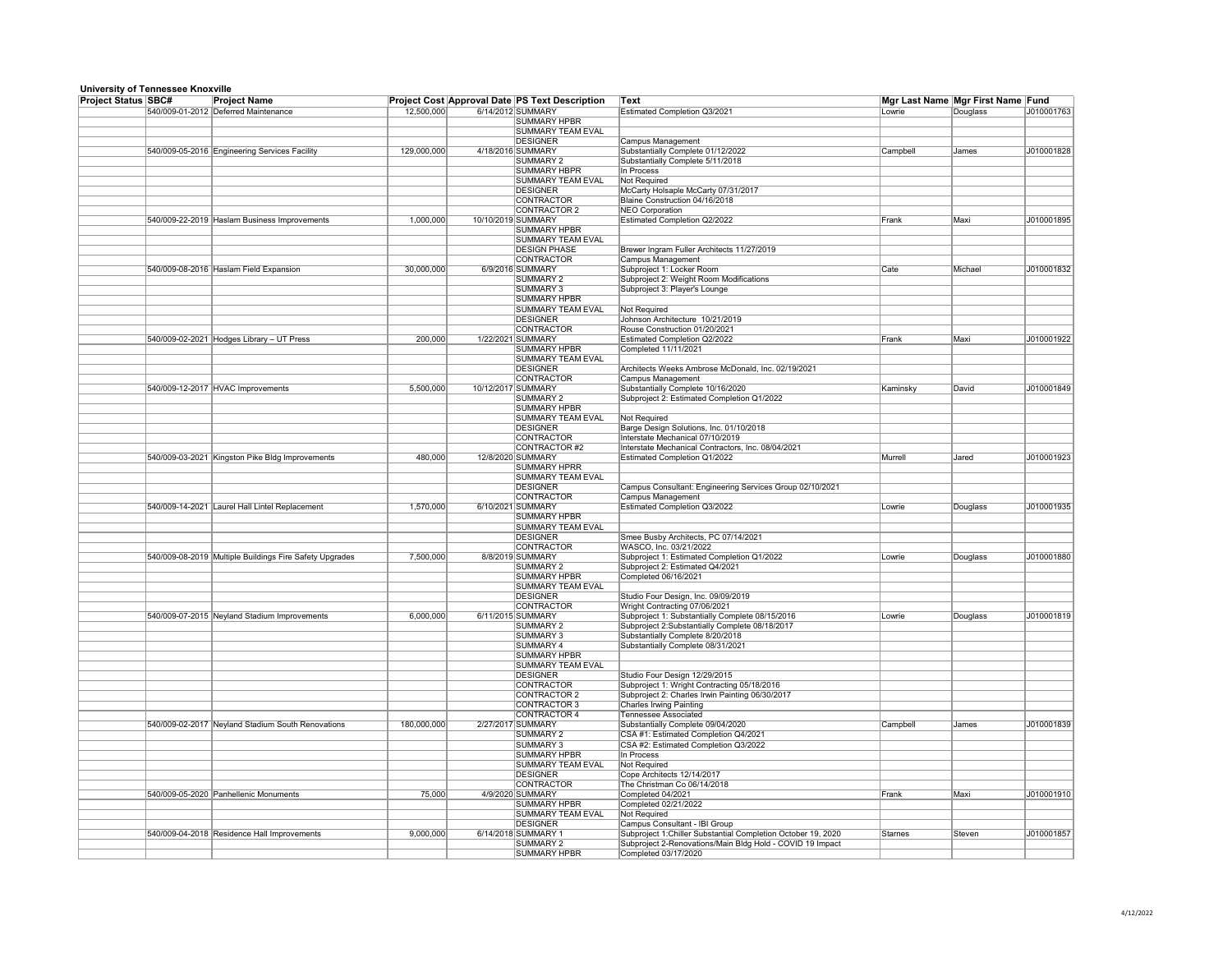| <u>omvorony or romrooooo rinoxymo</u> |                                                          |             |                    |                                                       |                                                              |                |                                   |            |
|---------------------------------------|----------------------------------------------------------|-------------|--------------------|-------------------------------------------------------|--------------------------------------------------------------|----------------|-----------------------------------|------------|
| <b>Project Status SBC#</b>            | <b>Project Name</b>                                      |             |                    | <b>Project Cost Approval Date PS Text Description</b> | <b>Text</b>                                                  |                | Mgr Last Name Mgr First Name Fund |            |
|                                       |                                                          |             |                    | <b>SUMMARY TEAM EVAL</b>                              | Not Required                                                 |                |                                   |            |
|                                       |                                                          |             |                    | DESIGNER                                              | Design Innovation Architects, Inc. 12/6/2018                 |                |                                   |            |
|                                       |                                                          |             |                    | <b>CONTRACTOR</b>                                     | Merit Construction 10/10/2019                                |                |                                   |            |
|                                       | 540/009-03-2019 Roof Replacements (18/19)                | 5,800,000   |                    | 2/14/2019 SUMMARY                                     | Fleming Warehouse Substantially Complete 09/04/2020          | Lowrie         | Douglass                          | J010001875 |
|                                       |                                                          |             |                    | SUMMARY 2                                             | Subproject 2: Substantially Complete 11/09/2020              |                |                                   |            |
|                                       |                                                          |             |                    | SUMMARY 3                                             | Subproject 3: Substantially Complete 11/03/2021              |                |                                   |            |
|                                       |                                                          |             |                    | <b>SUMMARY 4</b>                                      | Subproject 4: Estimated Bid Q4/2021                          |                |                                   |            |
|                                       |                                                          |             |                    |                                                       |                                                              |                |                                   |            |
|                                       |                                                          |             |                    | <b>SUMMARY HPBR</b>                                   | Completed All Buildings 09/24/2019                           |                |                                   |            |
|                                       |                                                          |             |                    | <b>SUMMARY TEAM EVAL</b>                              |                                                              |                |                                   |            |
|                                       |                                                          |             |                    | DESIGNER                                              | Studio Four Design 03/15/2019                                |                |                                   |            |
|                                       |                                                          |             |                    | CONTRACTOR 1                                          | Genesis Roofing Company 01/03/2020                           |                |                                   |            |
|                                       |                                                          |             |                    | CONTRACTOR 2                                          | Eskola, LLC                                                  |                |                                   |            |
|                                       |                                                          |             |                    | CONTRACTOR 3                                          | Eskola, LLC 08/27/2020                                       |                |                                   |            |
|                                       |                                                          |             |                    |                                                       |                                                              |                |                                   |            |
|                                       | 540/009-11-2014 Science Engineer Infrastructure Update   | 9,000,000   |                    | 7/10/2014 SUMMARY                                     | <b>Estimated Completion Q3/2022</b>                          | Kaminsky       | David                             | J010001812 |
|                                       |                                                          |             |                    | SUMMARY HPBR                                          | In Process                                                   |                |                                   |            |
|                                       |                                                          |             |                    | <b>SUMMARY TEAM EVAL</b>                              | Not Required                                                 |                |                                   |            |
|                                       |                                                          |             |                    | DESIGNER                                              | I.C. Thomasson Associates, Inc. 03/11/2015                   |                |                                   |            |
|                                       |                                                          |             |                    | <b>CONTRACTOR</b>                                     | Merit Construction, Inc. 07/28/2021                          |                |                                   |            |
|                                       |                                                          |             |                    | 8/9/2019 SUMMARY                                      |                                                              |                |                                   |            |
|                                       | 540/009-17-2019 Steam Plant Repairs                      | 300,000     |                    |                                                       | Substantially Complete 12/18/2020                            | Murrell        | Jared                             | J010001888 |
|                                       |                                                          |             |                    | SUMMARY HPBR                                          | Completed 08/04/2021                                         |                |                                   |            |
|                                       |                                                          |             |                    | SUMMARY TEAM EVAL                                     |                                                              |                |                                   |            |
|                                       |                                                          |             |                    | <b>DESIGNER</b>                                       | Engineering Services Group 08/28/2019                        |                |                                   |            |
|                                       |                                                          |             |                    | <b>CONTRACTOR</b>                                     | <b>Campus Management</b>                                     |                |                                   |            |
|                                       | 540/009-24-2019 Stokely Mgt Center Improvements          | 1,000,000   | 10/10/2019 SUMMARY |                                                       | Completed Q1/2022                                            | Frank          | Maxi                              | J010001898 |
|                                       |                                                          |             |                    |                                                       |                                                              |                |                                   |            |
|                                       |                                                          |             |                    | <b>SUMMARY HPBR</b>                                   | Completed 03/04/2020                                         |                |                                   |            |
|                                       |                                                          |             |                    | <b>SUMMARY TEAM EVAL</b>                              | CDP 25% 05/11/2020                                           |                |                                   |            |
|                                       |                                                          |             |                    | <b>DESIGNER</b>                                       | Studio Four Design, Inc 11/15/2019                           |                |                                   |            |
|                                       |                                                          |             |                    | <b>CONTRACTOR</b>                                     | <b>Campus Management</b>                                     |                |                                   |            |
|                                       | 540/009-14-2019 Student Recreational Facilities Improvem | 5,500,000   |                    | 8/8/2019 SUMMARY                                      | Substantially Complete 11/16/2021                            | <b>Starnes</b> | Steven                            | J010001886 |
|                                       |                                                          |             |                    |                                                       |                                                              |                |                                   |            |
|                                       |                                                          |             |                    | <b>SUMMARY 2</b>                                      | Subproject 2: Estimated Completion Q3/2022                   |                |                                   |            |
|                                       |                                                          |             |                    | <b>SUMMARY HPBR</b>                                   | Completed 03/17/2020                                         |                |                                   |            |
|                                       |                                                          |             |                    | <b>SUMMARY TEAM EVAL</b>                              |                                                              |                |                                   |            |
|                                       |                                                          |             |                    | <b>DESIGNER</b>                                       | Community Tectonics Architects 10/9/2019                     |                |                                   |            |
|                                       |                                                          |             |                    | <b>CONTRACTOR</b>                                     | Holston Construction Services, LLC 04/28/2021                |                |                                   |            |
|                                       |                                                          |             |                    |                                                       |                                                              |                |                                   |            |
|                                       |                                                          |             |                    | CONTRACTOR 2                                          | Path Construction Northeast, Inc. 12/06/2021                 |                |                                   |            |
|                                       | 540/009-04-2019 Student Union Space Buildout             | 1,000,000   |                    | 2/14/2019 SUMMARY                                     | Estimated Completion Q2/2022                                 | Frank          | Maxi                              | J010001874 |
|                                       |                                                          |             |                    | <b>SUMMARY HPBR</b>                                   | Completed 02/13/2020                                         |                |                                   |            |
|                                       |                                                          |             |                    | <b>SUMMARY TEAM EVAL</b>                              | CDP 05/01/2020                                               |                |                                   |            |
|                                       |                                                          |             |                    | <b>DESIGNER</b>                                       | Architects Weeks Ambrose McDonald Inc. 03/11/2019            |                |                                   |            |
|                                       |                                                          |             |                    |                                                       |                                                              |                |                                   |            |
|                                       |                                                          |             |                    | <b>CONTRACTOR</b>                                     | <b>Campus Management</b>                                     |                |                                   |            |
|                                       | 540/009-20-2019 UT Visitor Center Creamery               | 752,000     |                    | 9/12/2019 SUMMARY                                     | Completed August, 2021                                       | Lowrie         | Douglass                          | J010001892 |
|                                       |                                                          |             |                    | <b>SUMMARY HPBR</b>                                   | Completed 10/22/2020                                         |                |                                   |            |
|                                       |                                                          |             |                    | SUMMARY TEAM EVAL                                     |                                                              |                |                                   |            |
|                                       |                                                          |             |                    | <b>DESIGNER</b>                                       | Dollar & Ewers 09/24/2019                                    |                |                                   |            |
|                                       |                                                          |             |                    |                                                       |                                                              |                |                                   |            |
|                                       |                                                          |             |                    | <b>CONTRACTOR</b>                                     | <b>Campus Management</b>                                     |                |                                   |            |
|                                       | 540/020-01-2020 UTSI Security Upgrades                   | 300,000     |                    | 1/10/2020 SUMMARY                                     | Estimated Completion Q3/2022                                 | Kaminsky       | David                             | J020008126 |
|                                       |                                                          |             |                    | <b>SUMMARY HPBR</b>                                   |                                                              |                |                                   |            |
|                                       |                                                          |             |                    | <b>SUMMARY TEAM EVAL</b>                              |                                                              |                |                                   |            |
|                                       |                                                          |             |                    | DESIGNER                                              |                                                              |                |                                   |            |
|                                       |                                                          |             |                    |                                                       | Campus Consultant: March Adams & Associates, Inc. 03/29/2021 |                |                                   |            |
|                                       | 540/009-03-2020 Volunteer Hall Painting                  | 1,325,000   |                    | 1/9/2020 SUMMARY HPBR                                 | Completed 03/13/2020                                         | Lowrie         | Douglass                          | J010001908 |
|                                       |                                                          |             |                    | <b>SUMMARY TEAM EVAL</b>                              | Not Required                                                 |                |                                   |            |
|                                       |                                                          |             |                    | <b>DESIGNER</b>                                       | Completed August, 2021                                       |                |                                   |            |
|                                       |                                                          |             |                    | <b>CONTRACTOR</b>                                     | <b>System Procurement</b>                                    |                |                                   |            |
|                                       | 540/009-15-2019 Walters Life Science Improvements        | 900,000     |                    | 8/8/2019 SUMMARY 1                                    | Substantially Complete 12/19/2019                            | Frank          | Maxi                              | J010001887 |
|                                       |                                                          |             |                    |                                                       |                                                              |                |                                   |            |
|                                       |                                                          |             |                    | <b>SUMMARY 2</b>                                      | Subproject 2: Estimated Completion Q2/2022                   |                |                                   |            |
|                                       |                                                          |             |                    | <b>SUMMARY HPBR</b>                                   | Completed 10/14/2019                                         |                |                                   |            |
|                                       |                                                          |             |                    | <b>SUMMARY TEAM EVAL</b>                              | CDP 04/03/2020                                               |                |                                   |            |
|                                       |                                                          |             |                    | <b>DESIGNER</b>                                       | Sparkman & Associates                                        |                |                                   |            |
|                                       |                                                          |             |                    | CONTRACTOR 1                                          |                                                              |                |                                   |            |
|                                       |                                                          |             |                    |                                                       | <b>Campus Management</b>                                     |                |                                   |            |
|                                       |                                                          |             |                    | CONTRACTOR 2                                          | Southern Constructors, Inc. 10/27/2021                       |                |                                   |            |
|                                       | 540/009-05-2014 West Campus Redevelopment                | 234,200,000 |                    | 6/12/2014 SUMMARY 1                                   | Substantially Completed 01/26/2017                           | Cate           | Michael                           | J010001805 |
|                                       |                                                          |             |                    | <b>SUMMARY 2</b>                                      | Phase 2: ARH Demolition (complete)                           |                |                                   |            |
|                                       |                                                          |             |                    | SUMMARY 3                                             | Substantially Complete 03/01/2019                            |                |                                   |            |
|                                       |                                                          |             |                    |                                                       |                                                              |                |                                   |            |
|                                       |                                                          |             |                    | <b>SUMMARY 4</b>                                      | Phase 4: Humes Demolition (Morrill and Carrick deferred)     |                |                                   |            |
|                                       |                                                          |             |                    | SUMMARY 5                                             | Phase 5: Morrill Hall Demo Substantially Complete 04/22/2020 |                |                                   |            |
|                                       |                                                          |             |                    | SUMMARY 6                                             | Substantially Complete 05/28/2021                            |                |                                   |            |
|                                       |                                                          |             |                    | <b>SUMMARY HPBR</b>                                   | In Process                                                   |                |                                   |            |
|                                       |                                                          |             |                    | <b>SUMMARY TEAM EVAL</b>                              |                                                              |                |                                   |            |
|                                       |                                                          |             |                    |                                                       | Not Required                                                 |                |                                   |            |
|                                       |                                                          |             |                    | <b>DESIGNER</b>                                       | <b>CH2MHill Engineers</b>                                    |                |                                   |            |
|                                       |                                                          |             |                    | <b>DESIGNER 2</b>                                     | Dining (Johnson Architecture)                                |                |                                   |            |
|                                       |                                                          |             |                    | <b>CONTRACTOR</b>                                     | <b>CM/GC Messer Construction</b>                             |                |                                   |            |
|                                       |                                                          |             |                    | CONTRACTOR 3                                          | <b>Rentenbach Contractors</b>                                |                |                                   |            |
|                                       |                                                          |             |                    |                                                       |                                                              |                |                                   |            |
|                                       |                                                          |             |                    | CONTRACTOR 5                                          | Renascent, Inc. 07/02/2019                                   |                |                                   |            |
|                                       |                                                          |             |                    | CONTRACTOR 6                                          | Blaine Construction (Dining) 06/19/2019                      |                |                                   |            |
|                                       | 540/009-09-2020 Wind Tunnel - UT Drive Bldg B            | 890,000     |                    | 8/13/2020 SUMMARY                                     | <b>Estimated Completion Q1/2022</b>                          | Starnes        | Steven                            | J010001913 |
|                                       |                                                          |             |                    | SUMMARY HPBR                                          |                                                              |                |                                   |            |
|                                       |                                                          |             |                    |                                                       |                                                              |                |                                   |            |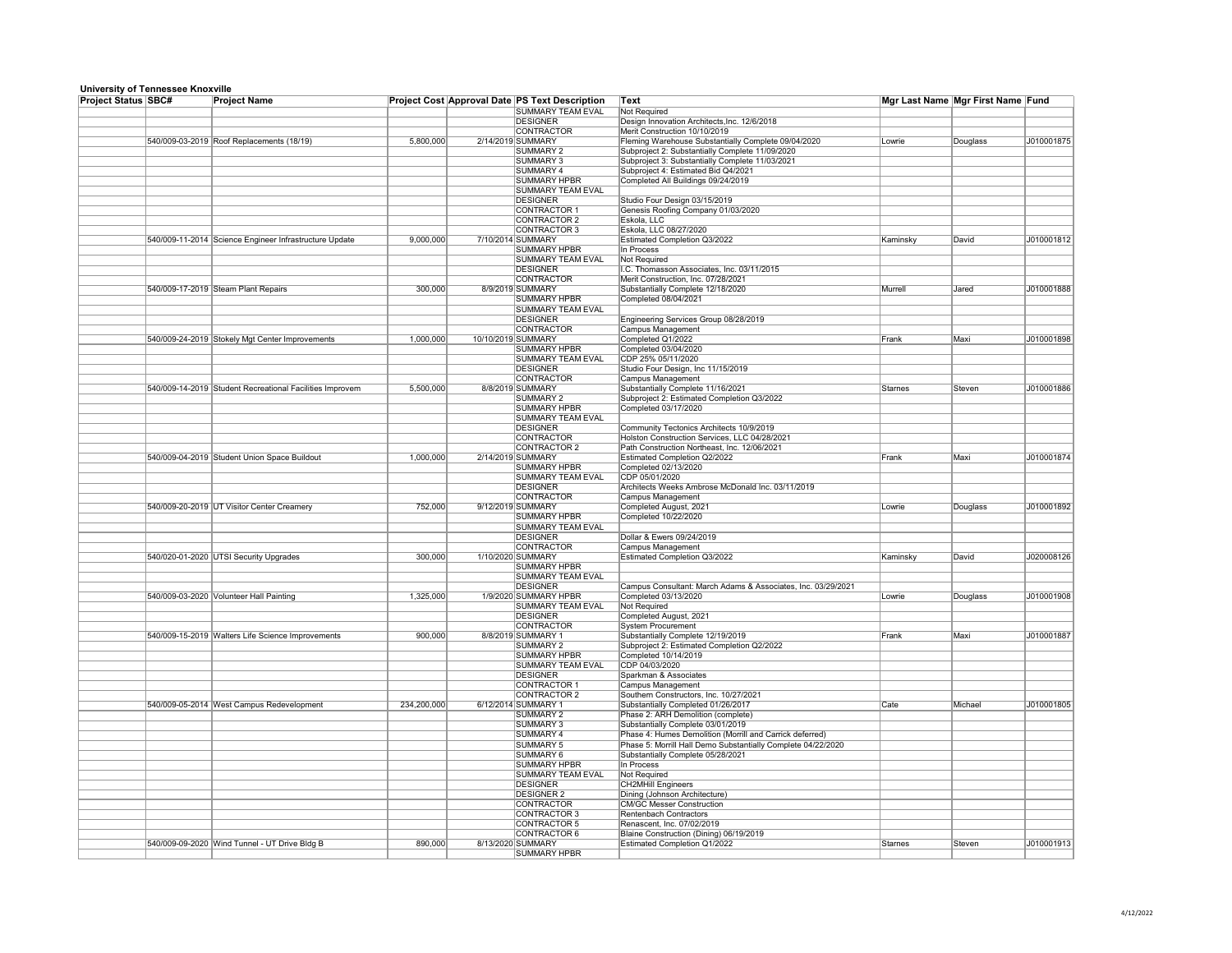| <u>UMITORY UP TUMIOUUU RHUATINU</u><br><b>Project Status SBC#</b> | <b>Project Name</b>                                      | <b>Project Cost Approval Date PS Text Description</b> |                    |                                                 | Text                                                                    | Mgr Last Name Mgr First Name Fund |          |            |
|-------------------------------------------------------------------|----------------------------------------------------------|-------------------------------------------------------|--------------------|-------------------------------------------------|-------------------------------------------------------------------------|-----------------------------------|----------|------------|
|                                                                   |                                                          |                                                       |                    | <b>SUMMARY TEAM EVAL</b>                        |                                                                         |                                   |          |            |
|                                                                   |                                                          |                                                       |                    | <b>DESIGNER</b>                                 | Dollar & Ewers Architecture, Inc.08/24/2020                             |                                   |          |            |
|                                                                   |                                                          |                                                       |                    | <b>CONTRACTOR</b>                               | <b>Campus Management</b>                                                |                                   |          |            |
|                                                                   | 540/009-01-2021 Window Replace & Masonry Repairs (20/21) | 6,117,000                                             |                    | 1/14/2021 SUMMARY                               | Subproject 1: Estimated Completion Q4/2022                              | Starnes                           | Steven   | J010001919 |
|                                                                   |                                                          |                                                       |                    | SUMMARY 2                                       | Subproject 2: Estimated Completion                                      |                                   |          |            |
|                                                                   |                                                          |                                                       |                    | SUMMARY HPBR                                    | Completed 10/19/2021                                                    |                                   |          |            |
|                                                                   |                                                          |                                                       |                    | <b>SUMMARY TEAM EVAL</b>                        |                                                                         |                                   |          |            |
|                                                                   |                                                          |                                                       |                    | DESIGNER                                        | Lindsay & Maples, Inc. 02/02/2021                                       |                                   |          |            |
|                                                                   |                                                          |                                                       |                    | <b>CONTRACTOR 1</b>                             | Subproject 1 Windows: McInerney & Associates 01/25/2022                 |                                   |          |            |
|                                                                   |                                                          |                                                       |                    | CONTRACTOR 2                                    | Subproject 2 Masonry: Williams Restoration                              |                                   |          |            |
| 36                                                                | <b>Subtotal</b>                                          | 682,549,000                                           |                    |                                                 |                                                                         |                                   |          |            |
| <b>CONSC</b>                                                      | 540/009-13-2020 908 21st Street Demolition               | 50,000                                                |                    | 1/14/2021 SUMMARY                               | Substantially Complete 05/26/2021                                       | Frank                             | Maxi     | J010001920 |
|                                                                   |                                                          |                                                       |                    | <b>SUMMARY HPBR</b>                             | Not Required                                                            |                                   |          |            |
|                                                                   |                                                          |                                                       |                    | SUMMARY TEAM EVAL                               | Not Required                                                            |                                   |          |            |
|                                                                   |                                                          |                                                       |                    | <b>CONTRACTOR</b>                               | <b>Campus Management</b>                                                |                                   |          |            |
|                                                                   | 540/00-25-2019 Athletics Master Plan                     | 200,000                                               |                    | 10/2/2019 SUMMARY                               | Programming                                                             | Cate                              | Michael  | J010001894 |
|                                                                   |                                                          |                                                       |                    | SUMMARY HPBR                                    | Not Required                                                            |                                   |          |            |
|                                                                   |                                                          |                                                       |                    | SUMMARY TEAM EVAL                               | Not Requried                                                            |                                   |          |            |
|                                                                   |                                                          |                                                       |                    | <b>CONSULTANT</b>                               | Populous, Inc. 12/16/2019                                               |                                   |          |            |
|                                                                   | 540/009-08-2015 Campus Beautification - Vol Blvd Ph 1&2  | 19,178,000                                            |                    | 6/11/2015 SUMMARY 1                             | Phase 1A: Schematic Design                                              | Campbell                          | Lori     | J010001820 |
|                                                                   |                                                          |                                                       |                    | SUMMARY 2                                       | Subproject 2 Phase B: Substantially Complete 10/12/2016                 |                                   |          |            |
|                                                                   |                                                          |                                                       |                    | <b>SUMMARY 3</b>                                | Substantially Complete 04/02/2018                                       |                                   |          |            |
|                                                                   |                                                          |                                                       |                    | <b>SUMMARY 4</b>                                | Subsantially Complete 05/30/2019,,,,                                    |                                   |          |            |
|                                                                   |                                                          |                                                       |                    | <b>SUMMARY HPBR</b>                             | Completed 07/13/2016                                                    |                                   |          |            |
|                                                                   |                                                          |                                                       |                    | <b>SUMMARY TEAM EVAL</b>                        | Not Required                                                            |                                   |          |            |
|                                                                   |                                                          |                                                       |                    | <b>DESIGNER</b>                                 | Ross Fowler 12/28/2015                                                  |                                   |          |            |
|                                                                   |                                                          |                                                       |                    | CONTRACTOR SUB 2-B                              | Substantially Complete 10/12/2016                                       |                                   |          |            |
|                                                                   |                                                          |                                                       |                    |                                                 | CONTRACTOR SUB 3A-B2 Subproject 3: Phase A-B2 Merit Construction        |                                   |          |            |
|                                                                   |                                                          |                                                       |                    |                                                 | CONTRACTOR SUB 4:PH2 Merit Constrcution 01/25/2018                      |                                   |          |            |
|                                                                   | 540/009-12-2021 Campus Master Plan Amendment             | 25,000                                                |                    | 4/8/2021 SUMMARY                                | <b>Master Planning</b>                                                  | Hopson                            | Anthony  | J010001928 |
|                                                                   |                                                          |                                                       |                    | <b>SUMMARY HPBR</b><br><b>SUMMARY TEAM EVAL</b> | <b>Not Required</b>                                                     |                                   |          |            |
|                                                                   |                                                          |                                                       |                    | CONSULTANT                                      | Not Required                                                            |                                   |          |            |
|                                                                   | 540/009-02-2014 Classroom Upgrades (2013-2014)           | 4,019,000                                             |                    | 3/13/2014 SUMMARY 1                             | Lord Aeck Sargent 04/29/2021<br>Phase 1 Humanities Social Science - UCM | Starnes                           | Steven   | J010001803 |
|                                                                   |                                                          |                                                       |                    | <b>SUMMARY 2</b>                                | Phase 2 Communications Building Substantially Comple. 08/06/2015        |                                   |          |            |
|                                                                   |                                                          |                                                       |                    | <b>SUMMARY 3</b>                                | Phase 3: Perkins Substantially Complete 11/03/2016                      |                                   |          |            |
|                                                                   |                                                          |                                                       |                    | <b>SUMMARY 4</b>                                | Phase 4: Conference Center Building (ELI)                               |                                   |          |            |
|                                                                   |                                                          |                                                       |                    | <b>SUMMARY TEAM EVAL</b>                        |                                                                         |                                   |          |            |
|                                                                   |                                                          |                                                       |                    | <b>SUMMARY HPBR</b>                             |                                                                         |                                   |          |            |
|                                                                   |                                                          |                                                       |                    | <b>DESIGNER 1 &amp; 3</b>                       | Phase 1 & 3: Sanders Pace Architecture                                  |                                   |          |            |
|                                                                   |                                                          |                                                       |                    | <b>DESIGNER 2</b>                               | Phase 2: McCarty Holsaple McCarty                                       |                                   |          |            |
|                                                                   |                                                          |                                                       |                    | CONTRACTOR 1                                    | Phase 1 - UCM                                                           |                                   |          |            |
|                                                                   |                                                          |                                                       |                    | CONTRACTOR 2                                    | Phase 2: Wright Contracting                                             |                                   |          |            |
|                                                                   | 540/009-04-2016 Classroom Upgrades (2014-2015)           | 5,000,000                                             |                    | 4/18/2016 SUMMARY                               | <b>Campus Management</b>                                                | Starnes                           | Steven   | J010001826 |
|                                                                   |                                                          |                                                       |                    | <b>SUMMARY HPBR</b>                             | Not Required                                                            |                                   |          |            |
|                                                                   |                                                          |                                                       |                    | SUMMARY TEAM EVAL                               | <b>Not Required</b>                                                     |                                   |          |            |
|                                                                   | 540/009-30-2021 Communications Air Handler Replacement   | 50,000                                                |                    | 9/7/2021 SUMMARY                                | <b>Estimated Completion Q1/2022</b>                                     | Murrell                           | Jared    | J010001953 |
|                                                                   |                                                          |                                                       |                    | <b>SUMMARY HPBR</b>                             |                                                                         |                                   |          |            |
|                                                                   |                                                          |                                                       |                    | <b>SUMMARY TEAM EVAL</b>                        |                                                                         |                                   |          |            |
|                                                                   |                                                          |                                                       |                    | <b>DESIGNER</b>                                 | Campus Consultant: IC Thomasson Associates 09/27/2021                   |                                   |          |            |
|                                                                   |                                                          |                                                       |                    | <b>CONTRACTOR</b>                               | <b>Campus Management</b>                                                |                                   |          |            |
|                                                                   | 540/009-08-2020 Communications Refresh & Water Intrusion | 221,000                                               |                    | 8/13/2020 SUMMARY                               | Substantially Complete 02/04/2021                                       | Lowrie                            | Douglass | J010001914 |
|                                                                   |                                                          |                                                       |                    | <b>SUMMARY HPBR</b>                             | Completed 10/23/2020                                                    |                                   |          |            |
|                                                                   |                                                          |                                                       |                    | SUMMARY TEAM EVAL                               | Final 09/08/2021                                                        |                                   |          |            |
|                                                                   |                                                          |                                                       |                    | <b>DESIGNER</b>                                 | Dollar & Ewers Architecture, Inc. 08/27/2020                            |                                   |          |            |
|                                                                   |                                                          |                                                       |                    | <b>CONTRACTOR</b>                               | Campus Management                                                       |                                   |          |            |
|                                                                   | 540/009-08-2018 Conference Center Renovations            | 9,940,000                                             |                    | 7/12/2018 SUMMARY 1                             | RMC- Campus Management Substantially Complete 05/11/2020                | Campbell                          | Lori     | J010001860 |
|                                                                   |                                                          |                                                       |                    | <b>SUMMARY 2</b>                                | ASP: Substantially Complete 01/25/2021                                  |                                   |          |            |
|                                                                   |                                                          |                                                       |                    | SUMMARY HPBR                                    | In Process                                                              |                                   |          |            |
|                                                                   |                                                          |                                                       |                    | <b>SUMMARY TEAM EVAL</b>                        |                                                                         |                                   |          |            |
|                                                                   |                                                          |                                                       |                    | <b>DESIGNER</b>                                 | Lindsay & Maples, Architects Inc. 08/22/2018                            |                                   |          |            |
|                                                                   |                                                          |                                                       |                    | CONTRACTOR 1                                    | WCR                                                                     |                                   |          |            |
|                                                                   |                                                          |                                                       |                    | CONTRACTOR 2 (ASP)                              | Johnson & Galyon, Inc. 02/10/2020                                       |                                   |          |            |
|                                                                   | 540/009-10-2016 Environ & Utility Saving Project(16-17)  | 2,500,000                                             |                    | 6/9/2016 SUMMARY                                | Substantially Complete 01/08/2019                                       | Kaminsky                          | David    | J010001831 |
|                                                                   |                                                          |                                                       |                    | <b>SUMMARY HPBR</b>                             | Completed 10/05/2020                                                    |                                   |          |            |
|                                                                   |                                                          |                                                       |                    | <b>SUMMARY TEAM EVAL</b>                        |                                                                         |                                   |          |            |
|                                                                   |                                                          |                                                       |                    | <b>DESIGNER</b>                                 | Vreeland Engineers Inc. 11/28/2016                                      |                                   |          |            |
|                                                                   | 540/009-14-2018 Haslam Business Building Upgrades        | 2,500,000                                             | 10/11/2018 SUMMARY |                                                 | Substantially Complete 07/14/2020                                       | Campbell                          | Lori     | J010001867 |
|                                                                   |                                                          |                                                       |                    | <b>SUMMARY HPBR</b>                             | Completed 05/13/2019                                                    |                                   |          |            |
|                                                                   |                                                          |                                                       |                    | <b>SUMMARY TEAM EVAL</b>                        |                                                                         |                                   |          |            |
|                                                                   |                                                          |                                                       |                    | <b>DESIGNER</b><br><b>CONTRACTOR</b>            | Brewer Ingram Fuller, Inc 11/06/2018<br>Merit Construction 02/12/2020   |                                   |          |            |
|                                                                   | 540/000-01-2019   Innovation South Build-Out-Programming | 55,400                                                |                    | 7/22/2019 SUMMARY                               |                                                                         | Campbell                          | James    | J010001918 |
|                                                                   |                                                          |                                                       |                    | <b>SUMMARY HPBR</b>                             | Programming<br>Not Required                                             |                                   |          |            |
|                                                                   |                                                          |                                                       |                    | <b>SUMMARY TEAM EVAL</b>                        | <b>Not Required</b>                                                     |                                   |          |            |
|                                                                   |                                                          |                                                       |                    | CONSULTANT                                      | Lord Aeck Sargent 12/18/2020                                            |                                   |          |            |
|                                                                   |                                                          |                                                       |                    |                                                 |                                                                         |                                   |          |            |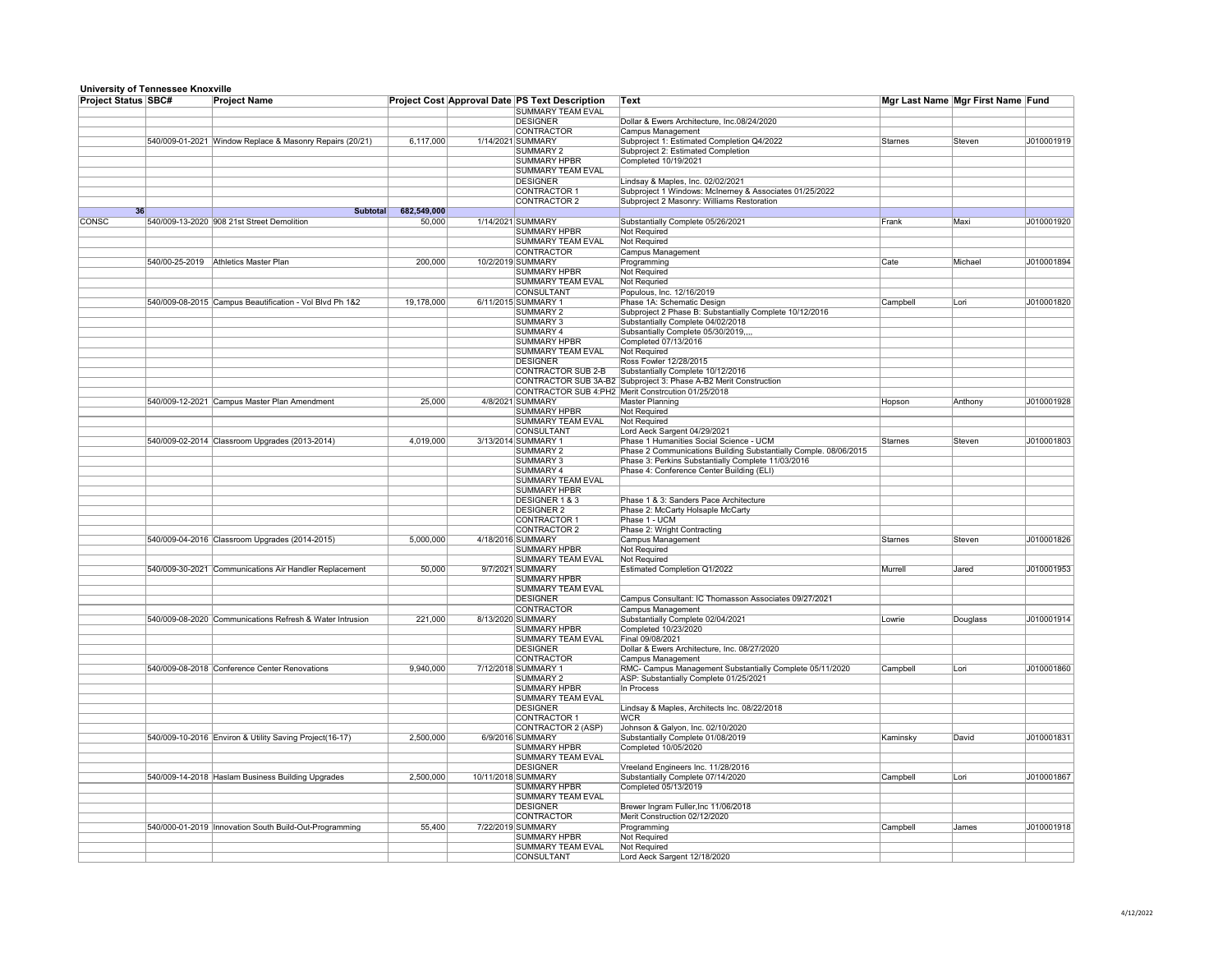|                            | <b>UNIVERSITY OF FEMILESSEE INTOXYLIIE</b> |                                                          |             |                    |                                                       |                                                                  |           |                                   |            |
|----------------------------|--------------------------------------------|----------------------------------------------------------|-------------|--------------------|-------------------------------------------------------|------------------------------------------------------------------|-----------|-----------------------------------|------------|
| <b>Project Status SBC#</b> |                                            | <b>Project Name</b>                                      |             |                    | <b>Project Cost Approval Date PS Text Description</b> | Text                                                             |           | Mgr Last Name Mgr First Name Fund |            |
|                            |                                            | 540/009-15-2018 Intramural and Band Facility             | 3,000,000   |                    | 10/11/2018 SUMMARY 1                                  | Substantially Complete 10/18/2019                                | Starnes   | ∣Steven                           | J010001866 |
|                            |                                            |                                                          |             |                    | <b>SUMMARY 2</b>                                      | Subproject 2 - Substantially complete 09/11/2020                 |           |                                   |            |
|                            |                                            |                                                          |             |                    | <b>SUMMARY HPBR</b>                                   | Completed 08/23/2019                                             |           |                                   |            |
|                            |                                            |                                                          |             |                    | <b>SUMMARY TEAM EVAL</b>                              | Closeout 06/29/2021                                              |           |                                   |            |
|                            |                                            |                                                          |             |                    | <b>DESIGNER</b>                                       | Cope Associates, Inc. 11/31/2018                                 |           |                                   |            |
|                            |                                            |                                                          |             |                    | <b>CONTRACTOR</b>                                     | Merit Construction 06/26/2019                                    |           |                                   |            |
|                            |                                            |                                                          |             |                    | <b>CONTRACTOR 2</b>                                   |                                                                  |           |                                   |            |
|                            |                                            |                                                          |             |                    |                                                       | Merit Construction 03/03/2020                                    |           |                                   |            |
|                            |                                            | 540/009-12-2020 Pediatric Language Clinic Demolition     | 90,000      |                    | 1/14/2021 SUMMARY                                     | Substantially Complete 05/26/2021                                | Frank     | Maxi                              | J010001921 |
|                            |                                            |                                                          |             |                    | SUMMARY HPBR                                          | Not Required                                                     |           |                                   |            |
|                            |                                            |                                                          |             |                    | <b>SUMMARY TEAM EVAL</b>                              | <b>Not Required</b>                                              |           |                                   |            |
|                            |                                            |                                                          |             |                    | <b>CONTRACTOR</b>                                     | <b>Campus Management</b>                                         |           |                                   |            |
|                            |                                            | 540/009-04-2020 Residence Hall Security Upgrades         | 400,000     |                    | 1/3/2020 SUMMARY                                      | Substantially Complete 07/22/2020                                | ∣Kaminsky | David                             | J010001905 |
|                            |                                            |                                                          |             |                    | <b>SUMMARY HPBR</b>                                   | Completed 11/24/2020                                             |           |                                   |            |
|                            |                                            |                                                          |             |                    |                                                       |                                                                  |           |                                   |            |
|                            |                                            |                                                          |             |                    | <b>SUMMARY TEAM EVAL</b>                              | Not Required                                                     |           |                                   |            |
|                            |                                            |                                                          |             |                    | <b>DESIGNER</b>                                       | West Welch Reed Engineers 01/24/2020                             |           |                                   |            |
|                            |                                            |                                                          |             |                    | CONTRACTOR                                            | Campus Mangement                                                 |           |                                   |            |
|                            |                                            | 540/009-19-2012 Science Lab Fac (Strong Hall Site)       | 115,950,000 |                    | 8/20/2012 SUMMARY 1                                   | Bid Package #1, Phase 1 Substantially Complete 04/01/2014        | Campbell  | James                             | J010001783 |
|                            |                                            |                                                          |             |                    | SUMMARY 1A                                            | Bid Package 1 - Phase II Replacement of S&C Electrical Switch SC |           |                                   |            |
|                            |                                            |                                                          |             |                    | <b>SUMMARY 2</b>                                      | BP#2 Data Hub Relocation Substaintally Complete 07/01/14         |           |                                   |            |
|                            |                                            |                                                          |             |                    |                                                       |                                                                  |           |                                   |            |
|                            |                                            |                                                          |             |                    | <b>SUMMARY 3</b>                                      | BP#3 Mass Demolition Substantially Complete 07/01/14             |           |                                   |            |
|                            |                                            |                                                          |             |                    | <b>SUMMARY 4</b>                                      | BP#4 Excavation, Grading, Storm Sewer                            |           |                                   |            |
|                            |                                            |                                                          |             |                    | <b>SUMMARY 5</b>                                      | <b>BP#5 Deep Foundations</b>                                     |           |                                   |            |
|                            |                                            |                                                          |             |                    | SUMMARY 6                                             | <b>BP#6 Structural Frame</b>                                     |           |                                   |            |
|                            |                                            |                                                          |             |                    | SUMMARY 7                                             | Substantially Complete 08/08/2017                                |           |                                   |            |
|                            |                                            |                                                          |             |                    | <b>SUMMARY 8</b>                                      | Clean Room Suite: Estimated Bid Q1/2021                          |           |                                   |            |
|                            |                                            |                                                          |             |                    |                                                       |                                                                  |           |                                   |            |
|                            |                                            |                                                          |             |                    | <b>SUMMARY HPBR</b>                                   |                                                                  |           |                                   |            |
|                            |                                            |                                                          |             |                    | <b>SUMMARY TEAM EVAL</b>                              | Not Required                                                     |           |                                   |            |
|                            |                                            |                                                          |             |                    | <b>DESIGNER</b>                                       | The Lewis Group 05/29/2013                                       |           |                                   |            |
|                            |                                            |                                                          |             |                    | CONTRACTOR                                            | CM/GC JV, Rentenbach/Messer 08/19/2013                           |           |                                   |            |
|                            |                                            | 540/009-22-2008 University Center                        | 181,740,000 |                    | 9/11/2008 SUMMARY                                     | Roadway: Substantially Complete 04/30/2012                       | Cate      | Michael                           | J010001718 |
|                            |                                            |                                                          |             |                    | SUMMARY 1A                                            |                                                                  |           |                                   |            |
|                            |                                            |                                                          |             |                    |                                                       | Phase 1 A: Early Demo Package Substantially Complete 05/23/2013  |           |                                   |            |
|                            |                                            |                                                          |             |                    | <b>SUMMARY 1B</b>                                     | Phase 1 Substantially Complete 06/29/2015                        |           |                                   |            |
|                            |                                            |                                                          |             |                    | <b>SUMMARY 1C</b>                                     | Phase 1 C S-9 Lot Substantially Complete 08/08/2014              |           |                                   |            |
|                            |                                            |                                                          |             |                    | <b>SUMMARY 2</b>                                      | Substantially Complete 10/22/2018                                |           |                                   |            |
|                            |                                            |                                                          |             |                    | <b>SUMMARY HPBR</b>                                   | <b>Predates HPBR</b>                                             |           |                                   |            |
|                            |                                            |                                                          |             |                    | <b>SUMMARY TEAM EVAL</b>                              | Not Required                                                     |           |                                   |            |
|                            |                                            |                                                          |             |                    |                                                       |                                                                  |           |                                   |            |
|                            |                                            |                                                          |             |                    | <b>DESIGNER</b>                                       | McCarty Holsaple McCarty Architects & Interior Designers & Barbe |           |                                   |            |
|                            |                                            |                                                          |             |                    | CONTRACTOR 1                                          | CM/GC Preconstruction: Rentenbach Constructors Inc. 03/15/2012   |           |                                   |            |
|                            |                                            |                                                          |             |                    | CONTRACTOR 2                                          | All Construction: Rentenbach Constructors Inc. 03/15/2012        |           |                                   |            |
|                            |                                            | 540/009-11-2016 Window Replacements and Masonry Repairs  | 6,975,000   |                    | 7/14/2016 SUMMARY 1                                   | Substantially Complete 12/14/2018                                | Lowrie    | Douglass                          | J010001835 |
|                            |                                            |                                                          |             |                    | SUMMARY 2                                             | Substantially Complete 04/30/2019                                |           |                                   |            |
|                            |                                            |                                                          |             |                    |                                                       |                                                                  |           |                                   |            |
|                            |                                            |                                                          |             |                    | <b>SUMMARY 3</b>                                      | Substantially Complete 05/01/2019                                |           |                                   |            |
|                            |                                            |                                                          |             |                    | <b>SUMMARY 4</b>                                      | Substantially Complete 11/12/2020                                |           |                                   |            |
|                            |                                            |                                                          |             |                    | <b>SUMMARY HPBR</b>                                   | Completed 09/02/2021                                             |           |                                   |            |
|                            |                                            |                                                          |             |                    | <b>SUMMARY TEAM EVAL</b>                              | <b>Not Required</b>                                              |           |                                   |            |
|                            |                                            |                                                          |             |                    | <b>DESIGNER</b>                                       | Lindsay & Maples Architects, Inc. 03/07/2017                     |           |                                   |            |
|                            |                                            |                                                          |             |                    |                                                       |                                                                  |           |                                   |            |
|                            |                                            |                                                          |             |                    | <b>CONTRACTOR 1</b>                                   | Southern Construction 05/21/2018                                 |           |                                   |            |
|                            |                                            |                                                          |             |                    | CONTRACTOR 2                                          | McInerney Associates 06/11/18                                    |           |                                   |            |
|                            |                                            |                                                          |             |                    | CONTRACTOR 3                                          | Williams Restoration 06/11/2018                                  |           |                                   |            |
|                            |                                            |                                                          |             |                    | CONTRACTOR 4                                          | McInerney & Associates, Inc. 01/03/2020                          |           |                                   |            |
| 18                         |                                            |                                                          |             |                    |                                                       |                                                                  |           |                                   |            |
|                            |                                            | <b>Subtotal</b>                                          | 351,893,400 |                    |                                                       |                                                                  |           |                                   |            |
| <b>AHOLD</b>               |                                            | 540/009-03-2018 Campus Beautification Project (FY16-17)  | 2,000,000   |                    | 6/14/2018 SUMMARY                                     | Substantially Complete 03/25/2019                                | Campbell  | Lori                              | J010001856 |
|                            |                                            |                                                          |             |                    | SUMMARY 2                                             | Hold - COVID 19 Impact                                           |           |                                   |            |
|                            |                                            |                                                          |             |                    | <b>SUMMARY HPBR</b>                                   |                                                                  |           |                                   |            |
|                            |                                            |                                                          |             |                    | <b>SUMMARY TEAM EVAL</b>                              |                                                                  |           |                                   |            |
|                            |                                            |                                                          |             |                    | <b>DESIGNER</b>                                       |                                                                  |           |                                   |            |
|                            |                                            |                                                          |             |                    |                                                       | Carol R. Johnson Associates, Inc. 08/14/2018                     |           |                                   |            |
|                            |                                            |                                                          |             |                    | CONTRACTOR                                            | Merit Construction                                               |           |                                   |            |
|                            |                                            | 540/009-17-2018 Concord Campus Reno-Site Infra (17/18)   | 1,000,000   |                    | 11/8/2018 SUMMARY                                     | Hold                                                             | Campbell  | James                             | J010001870 |
|                            |                                            |                                                          |             |                    | SUMMARY HPBR                                          |                                                                  |           |                                   |            |
|                            |                                            |                                                          |             |                    | <b>SUMMARY TEAM EVAL</b>                              |                                                                  |           |                                   |            |
|                            |                                            |                                                          |             |                    | <b>DESIGNER</b>                                       | <b>Campus Consultant</b>                                         |           |                                   |            |
|                            |                                            | 540/009-01-2020 Conference Center Upgrade (Interior Imp) | 600,000     |                    | 1/9/2020 SUMMARY                                      | Hold - COVID 19 Impact                                           | Campbell  |                                   | J010001906 |
|                            |                                            |                                                          |             |                    |                                                       |                                                                  |           | Lori                              |            |
|                            |                                            |                                                          |             |                    | <b>SUMMARY HPBR</b>                                   |                                                                  |           |                                   |            |
|                            |                                            |                                                          |             |                    | <b>SUMMARY TEAM EVAL</b>                              |                                                                  |           |                                   |            |
|                            |                                            |                                                          |             |                    | <b>DESIGNER</b>                                       | Dollar & Ewers Architecture, Inc. 02/03/2020                     |           |                                   |            |
|                            |                                            | 540/009-12-2019 Emergency Generators Replacement         | 4,000,000   |                    | 8/8/2019 SUMMARY                                      | Hold - COVID 19 Impact                                           | Kaminsky  | David                             | J010001884 |
|                            |                                            |                                                          |             |                    | <b>SUMMARY HPBR</b>                                   |                                                                  |           |                                   |            |
|                            |                                            |                                                          |             |                    |                                                       |                                                                  |           |                                   |            |
|                            |                                            |                                                          |             |                    | SUMMARY TEAM EVAL                                     |                                                                  |           |                                   |            |
|                            |                                            |                                                          |             |                    | DESIGNER                                              | Engineering Services Group 09/11/2019                            |           |                                   |            |
|                            |                                            | 540/009-28-2019 Panhellenic Improvements                 | 755,000     | 11/14/2019 SUMMARY |                                                       | Hold - COVID 19 Impact                                           | Campbell  | Lori                              | J010001900 |
|                            |                                            |                                                          |             |                    | <b>SUMMARY HPBR</b>                                   |                                                                  |           |                                   |            |
|                            |                                            |                                                          |             |                    | <b>SUMMARY TEAM EVAL</b>                              |                                                                  |           |                                   |            |
|                            |                                            |                                                          |             |                    | <b>DESIGNER</b>                                       | Dollar & Ewers Architecture, Inc. 12/12/2019                     |           |                                   |            |
|                            |                                            |                                                          |             |                    |                                                       |                                                                  |           |                                   |            |
|                            |                                            | 540/009-23-2019 Public Safety Building Renovation        | 5,300,000   | 10/10/2019 SUMMARY |                                                       | Hold                                                             | Campbell  | James                             | J010001897 |
|                            |                                            |                                                          |             |                    | SUMMARY HPBR                                          |                                                                  |           |                                   |            |
|                            |                                            |                                                          |             |                    | SUMMARY TEAM EVAL                                     |                                                                  |           |                                   |            |
|                            |                                            |                                                          |             |                    |                                                       |                                                                  |           |                                   |            |